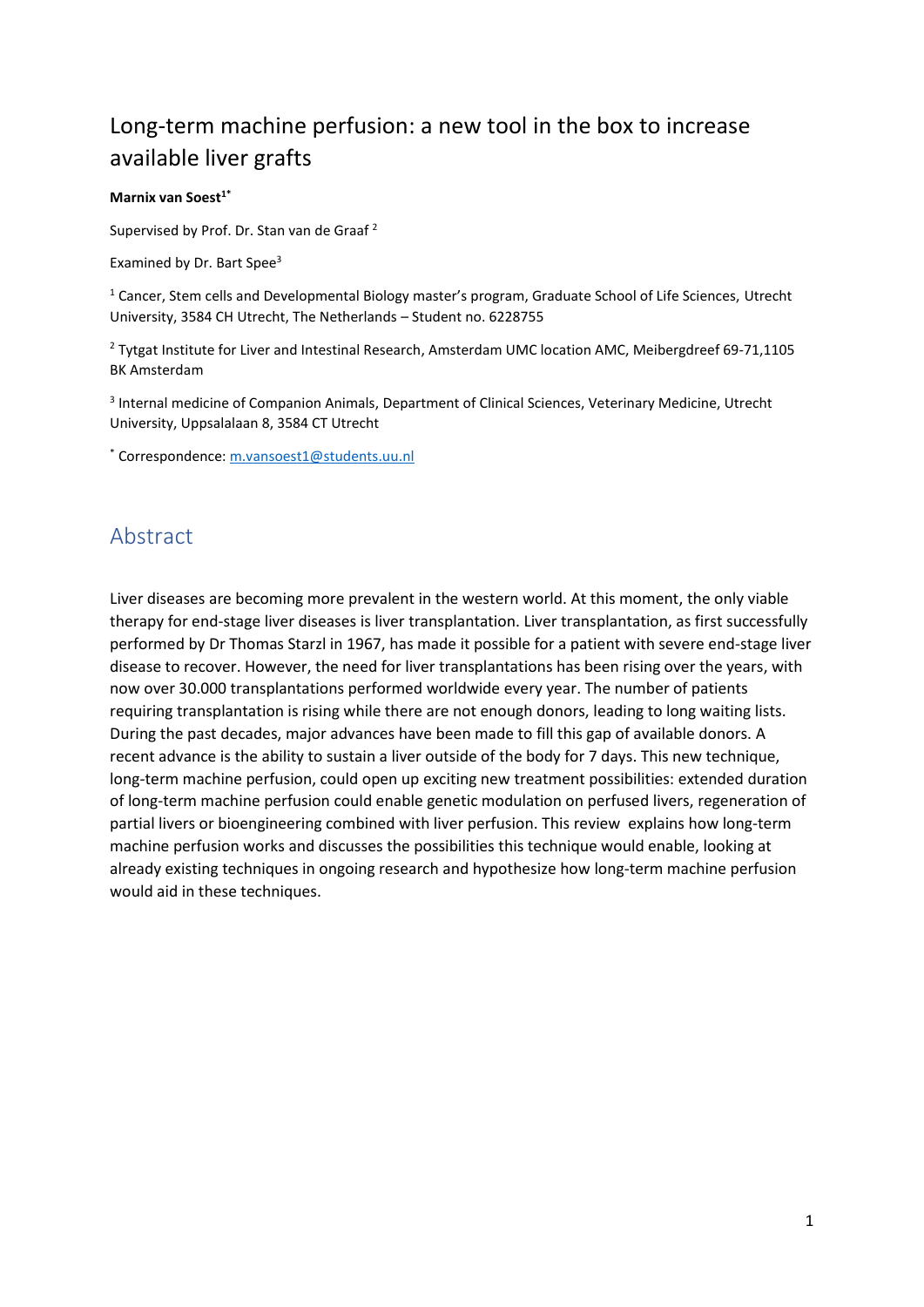## <span id="page-1-0"></span>Layman's summary

Imagine the following: You are diagnosed with a liver disease. And not just any liver disease, you are diagnosed with end-stage liver disease. This means you liver cannot function anymore, and the only relief is the transplantation of a donor liver. Luckily for you, you are alive in a time after 1967, meaning that liver transplantation is clinically possible. Less luckily for you, there are also other people, like yourself, that need a transplant. Transplantation centers all over the world perform over 30.000 liver transplantations in total every year. You, however, are put on a waiting list because there are not enough transplantable livers available.

This review discusses a new technique to shorten the waiting list by making more transplantable livers available, thereby possibly saving your life. The new technique is long-term machine perfusion. In long-term machine perfusion a surgeon and his team remove a liver from a donor and then connect it directly to a perfusion machine. This new machine can keep the liver alive for up to 7 days outside the body.

The low quality of donated livers is one of the reasons of why the waiting list are high. Surgeons do not use these livers because of a too high risk for the patient. With long-term machine perfusion these low-quality livers could be repaired before they are given to the patient, potentially creating more transplantable livers. This repair could for instance be done with genetic techniques like RNAi and CRISPR-Cas9. The genetic techniques could possibly change animal livers (for instance pig livers) for better xenotransplantation, creating even more available livers.

Splitting healthy donated livers is also used to expand the pool of available livers. Because the liver can regenerate fast, two partial livers can be given to two patients. However, the problem with this is that you give patients suboptimal livers, instead of one good liver. With long-term machine perfusion this problem could be solved by first letting the split livers regenerate outside of the body, before transplanting it into the patient.

Lastly, some researchers look at ways to engineer a liver. They do this by growing the cells of the liver outside of the body, so called organoids (3D cell cultures). Long-term machine perfusion could aid in the engineering of the liver by forming a scaffold to which the organoids can attach.

To conclude, long-term machine perfusion could open up new possibilities for treatment by integrating genetic modulation, regeneration and bioengineering.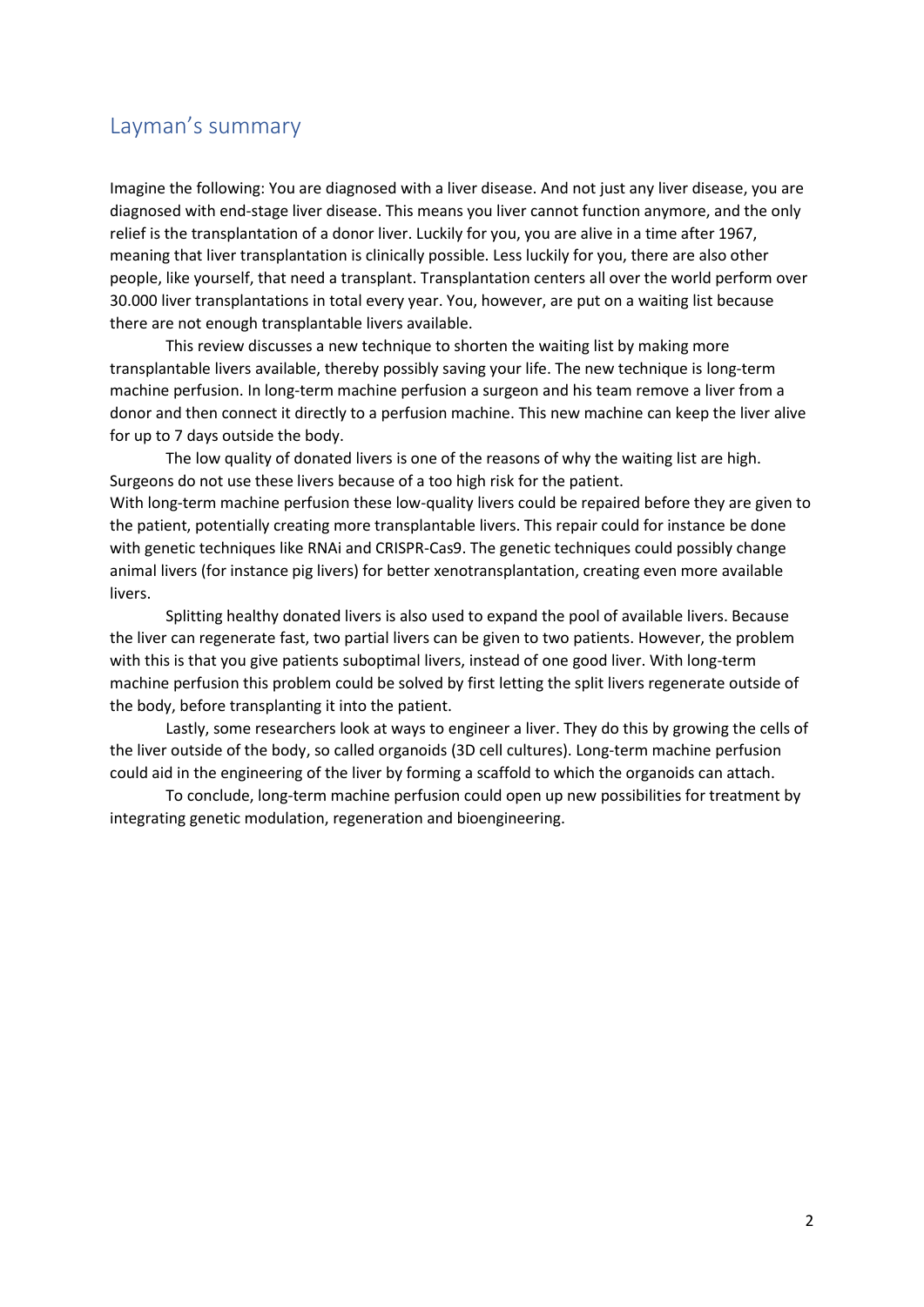# Index

| 4.4.1 Keeping partial livers alive with the help of long-term machine perfusion 12    |
|---------------------------------------------------------------------------------------|
|                                                                                       |
|                                                                                       |
|                                                                                       |
|                                                                                       |
|                                                                                       |
|                                                                                       |
|                                                                                       |
|                                                                                       |
| 5.3 Best of both worlds, combining bioengineering and long term machine perfusion  17 |
|                                                                                       |
|                                                                                       |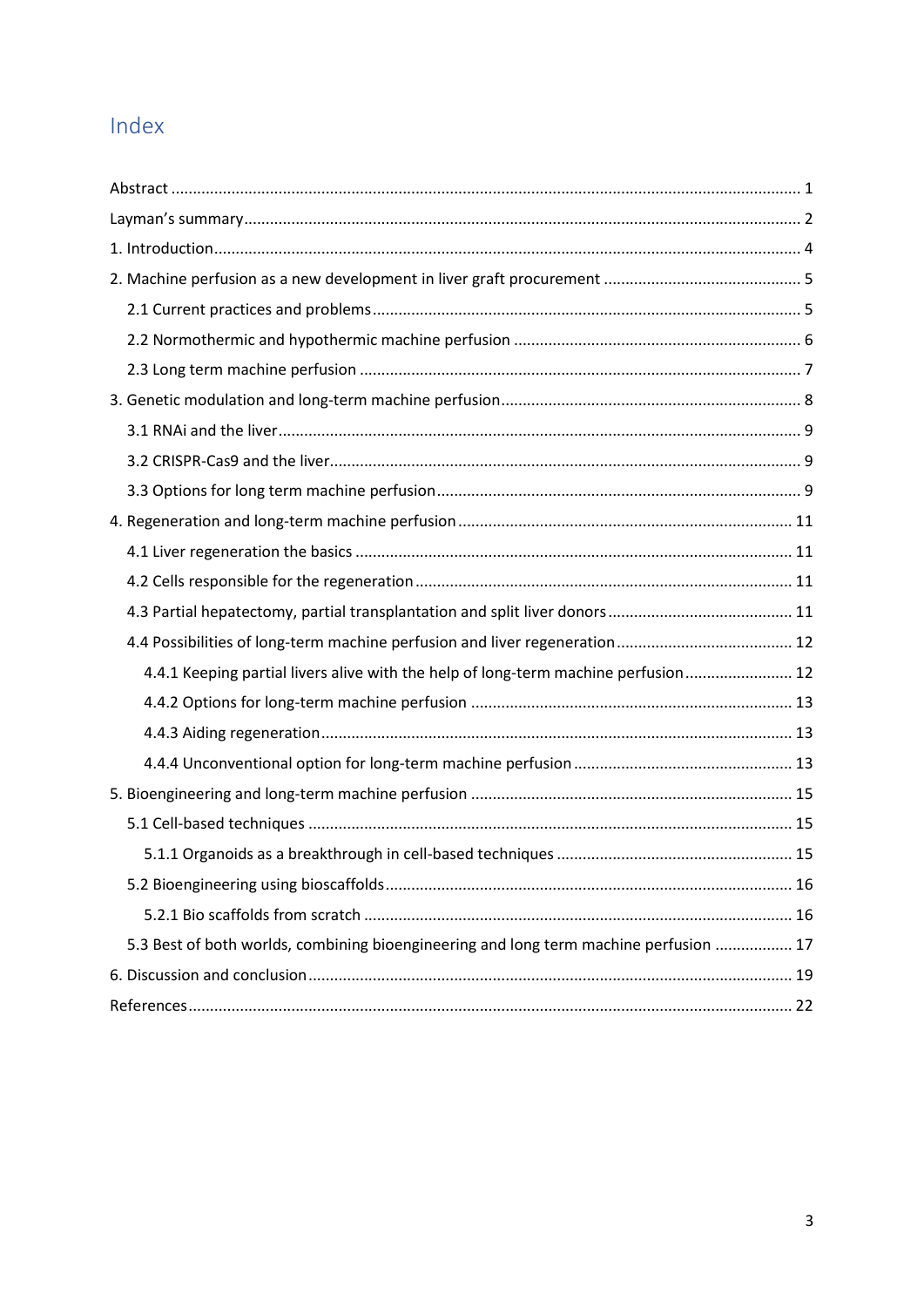## <span id="page-3-0"></span>1. Introduction

With approximately 2 million deaths per year worldwide, liver diseases (1.3 million deaths from cirrhosis, 0.6 million deaths from liver cancer) are a big burden on our healthcare system (1). In the last decades, deaths worldwide caused by liver diseases have risen from approximately 1.6 million in 2000 to approximately 2 million in 2019, and this is a rise in the percentage of total deaths from 3,2% to 3,4% (2). Liver transplantation, which was for the first time performed by Thomas Starzl in 1967, has given patients with end-stage liver diseases a second chance (3,4). At this moment transplantation centers all over the world carry out approximately 35.000 transplantations every year, but this is only 10% of the global need (5). There are not enough donors to satiate the need, which leads to long waiting lists (6). Although the mortality rate for patients on the waiting list has gone down since its peak in 2014, the waiting lists are still problematic for patients with a mortality risk of around 12,3 per 1000 waiting list-years (7,8). The shortage of available livers demands for new techniques to bridge the gap between available grafts and recipients.

Transplantation surgeons discard approximately 10% of all donor liver grafts before transplantation because of multiple reasons, mostly related to the low quality of the liver grafts (8). This percentage has gone down through the years until 2018 but is now again rising. Possibly because of a higher percentage of older donors, which gives lower quality grafts (8). The lower quality of the graft could be because of a high degree of steatosis in older liver grafts. This higher steatosis may come from the rising prevalence of obesity in the world, which is one of the high-risk factors in forming steatosis (9,10). Livers recovered from donors after brain death were 4 times less likely to be discarded than livers donated after circulatory death (7,1% vs 29,9%). This has been the same over the last couple of years (8). Discarded grafts are a considerable amount of potentially available liver grafts, especially livers donated after circulatory death. One way in which more of these discarded grafts could still be utilised is with the use of machine perfusion (11,12).Liver machine perfusion on its own can enhance the quality of otherwise discarded livers and can make it possible to monitor the quality of the livers (11,12). Furthermore, new advancements in liver machine perfusion have opened up the possibility for longer *ex vivo* perfusion of liver grafts before transplantation. This longer perfusion duration opens up a window in which otherwise discarded livers or partial livers can be treated *ex vivo* to become suitable for liver transplantation, broadening the pool of available donor grafts (13,14). Three novel techniques have come up in recent years that can be combined with long term liver perfusion.

First, some novel gene-editing techniques have been used in different ways to broaden the pool of available organs. Researchers from the Langone Transplant Institute in New York have used CRISPR-Cas9 to humanize swine organs for transplantation (15,16). In another setting, gene editing was performed on cells *ex vivo* to overcome a genetic liver disease using autologous liver cells, after which the cells were returned to the patient (17). Furthermore, Thijsen et al. recently proposed using RNA interference (RNAi) to help overcome hypoxia-induced damage to liver grafts using machine perfusion (18). Long-term machine perfusion could open up possibilities for similar gene-editing techniques to enhance and repair liver grafts.

Second, the old Greeks with their myth of Prometheus already knew over centuries ago that the liver is an organ with a great regenerative capacity. The liver can fully regain functional mass after injury in a time ranging between 7 days to a couple of weeks (19,20). Several existing techniques already utilise this great regenerative capacity of the liver, for instance, partial liver transplantation and staged hepatectomy of cancerous livers (19,20). Long-term machine perfusion of the liver might open up the possibility of a partial liver to be regrown *ex vivo* prior to transplantation.

Lastly, another approach that has been tried in the last decades to overcome the shortages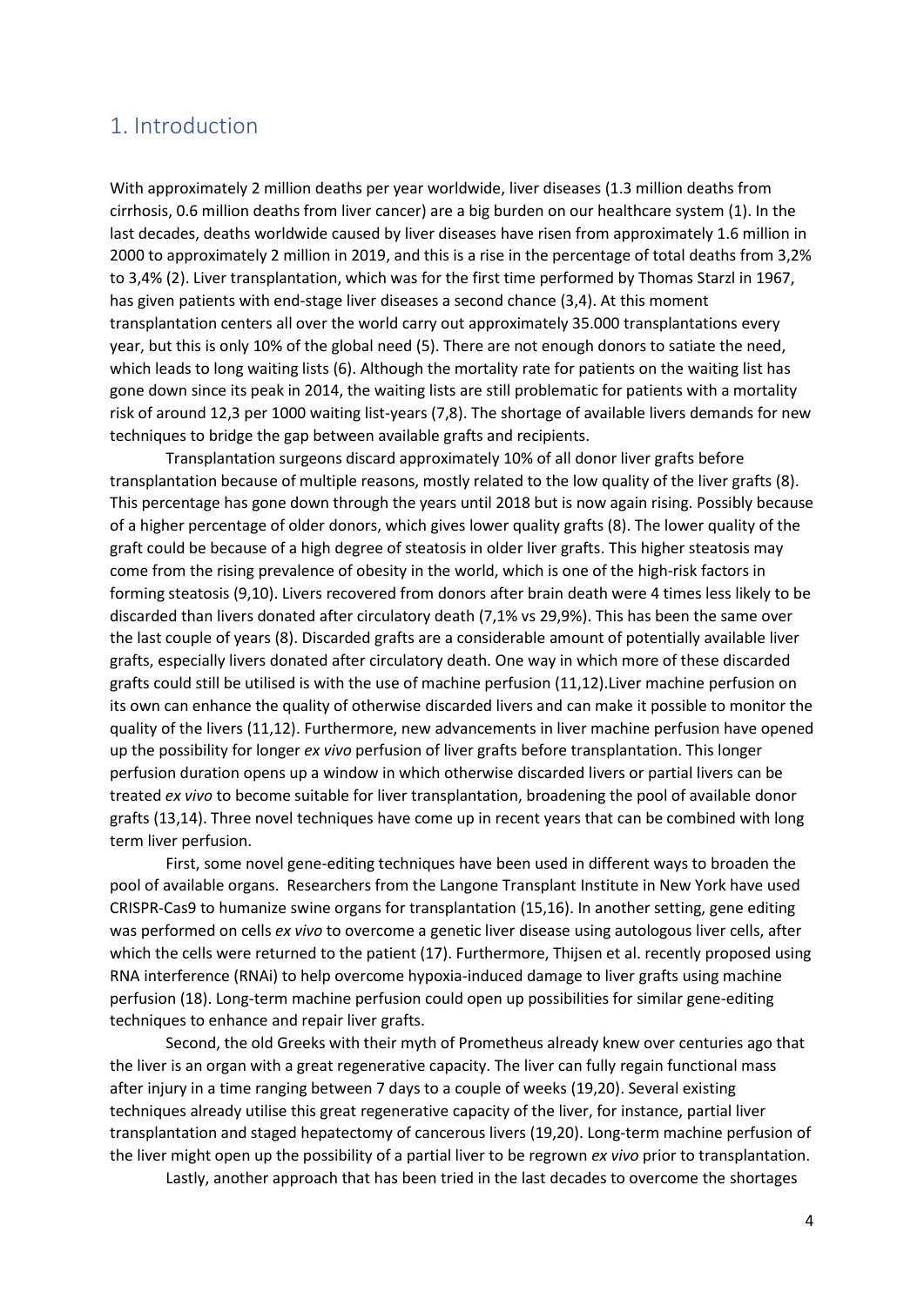of available livers is the use of bioengineering. With bioengineering, the focus is led away from liver grafts obtained via donors and is instead set on making livers from scratch or treating patients with single cells. Techniques like this are for instance cell-based approaches where healthy hepatocytes are given to patients with an unhealthy liver (21). Or instead of single cells, the healthy cells can first form a structure on their own, so-called organoids, and are then given to patients (22–24). A completely new technique is the use of a bioscaffold. One way this can be done is by decellularizing a liver graft so that only the extracellular matrix stays present which could then be repopulated with healthy cells (25). These techniques are all promising but have major disadvantages or a far away from clinical application.

All in all, this review will discuss the possibilities that long-term machine perfusion could enable, looking at genetic modulation, regeneration and finally bioengineering and it will make some hypotheses about how long-term machine perfusion could aid in these techniques.

# <span id="page-4-0"></span>2. Machine perfusion as a new development in liver graft procurement

This chapter will give a glance at what machine perfusion is and what the benefits are for liver graft procurement. The reason for the introduction of machine perfusion will be given, the different perfusion techniques will be discussed, and the new technique of long-term machine perfusion will be introduced.

### <span id="page-4-1"></span>2.1 Current practices and problems

Normally, when a liver is obtained from an available donor, the graft is cleaned and then kept on ice. This is called static cold storage (SCS) (26). SCS causes some problems, especially for livers of a lower quality. Not all obtained livers are of a good enough quality, some are of lower quality. In Europe these lower quality livers—which are in literature are also referred to as marginal livers—are assessed with extended criteria and, donors that match these criteria are called extended criteria donors (ECDs). To be named an ECD there needs to be a match with the criteria in table 1 and the liver will be discarded when all criteria are met (27).

| Criterium                                               | Value          |
|---------------------------------------------------------|----------------|
| Donor age                                               | >65 years      |
| <b>Mechanical ventilation time</b>                      | >7 days        |
| <b>Body mass index (BMI)</b>                            | $>30$ kg/m2    |
| % Steatosis                                             | >40%           |
| Serum sodium concentration                              | >165<br>mmol/L |
| Serum alanine aminotransferase (ALT)<br>concentration   | >105 U/L       |
| Serum aspartate aminotransferase<br>(AST) concentration | >90 U/L        |
| <b>Bilirubin concentration</b>                          | >2.98<br>mg/dL |

*Table 1: Parameters for Extended Criteria Donors. The donor is considered an ECD if it has at least one of these criteria (27).*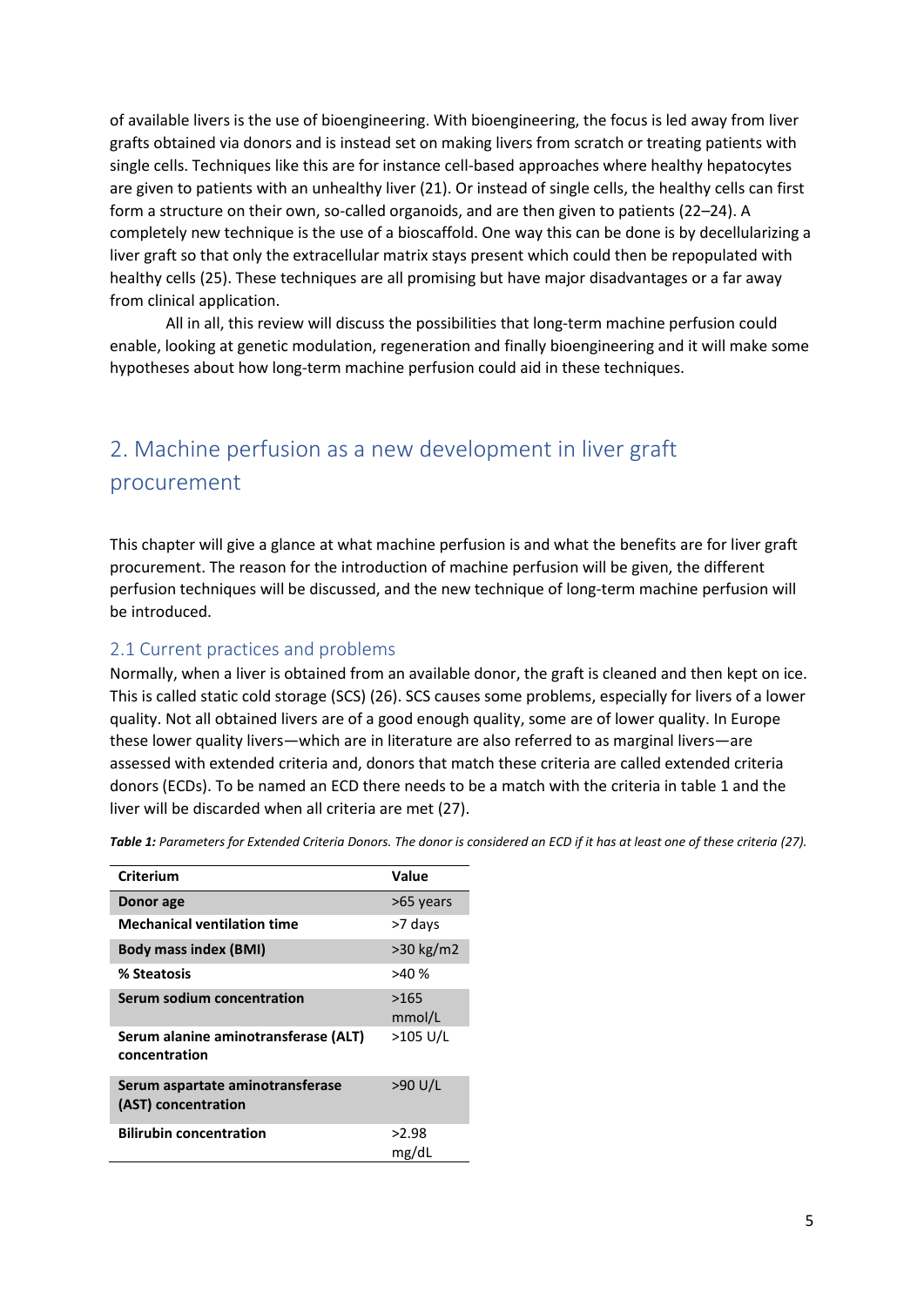The biggest problem encountered with the procurement of both healthy and ECD in SCS is that the liver has a period when there is no blood supply. This phenomenon is called ischemia, and a longer ischemia period could cause ischemia-reperfusion injury (IRI) when the organ is transplanted back to the patient and blood flow is restored (26). The injury is thought to happen because of an accumulation of by-products of anaerobic metabolism (28,29). Because there is no blood flow during ischemia there is also no oxygen going to the organ, causing an accumulation of succinate—a molecule normally used in aerobic respiration. This accumulation causes mitochondrial stress via a molecular cascade (26,28). Interestingly, during the period of ischemia there is no direct damage to the tissue. The damage occurs after oxygen is returned to the organ. When oxygen is returned, reactive oxygen species (ROS) are formed because of the mitochondrial stress that was induced during ischemia. The ROS in turn have downstream detrimental effects (30).

Related to IRI are biliary complications, one of the most prevalent problems with both healthy and ECD liver transplants. Biliary complications are estimated to occur in between 5-32% of all the liver transplant recipients, resulting in a high mortality rate (31). There are three types of biliary complications: biliary leakage, anastomotic strictures (AS) and non-anastomotic biliary strictures (NAS) (31). There is a high rate of re-transplantation associated with biliary problems. It is hypothesised that the epithelial cells of the bile duct are more susceptible to damage from ischemia causing biliary problems and that either circumventing ischemia, or having the reperfusion take place in a colder environment could provide a benefit in this regard (32).

### <span id="page-5-0"></span>2.2 Normothermic and hypothermic machine perfusion

To overcome IRI, new techniques have been explored and tried in the clinic. The most prevalent of these is machine perfusion of the liver. At this moment there are two major techniques of perfusing the liver: hypothermic machine perfusion (HMP) and normothermic machine perfusion (NMP) (28,33).

As the name suggests, in hypothermic machine perfusion the liver graft is perfused while it is still in a cold condition. The main form of hypothermic machine perfusion is hypothermic oxygenated machine perfusion (HOPE) (26,32). In HOPE the perfusate is oxygenated and this is thought to reduce hypoxia and mitochondrial energy depletion. There are two forms of HOPE, in normal HOPE the liver is perfused only via the portal vein, and in so-called D-HOPE, there is also perfusion via the hepatic artery. The biggest advantage of HOPE is that there is less damage from reperfusion. The principle behind this is that the temperature of the liver during ischemia matters when the liver is given oxygen after a period of ischemia. The warmer the liver during ischemia, the more mitochondrial stress takes place (32). Normally, with SCS, the liver is perfused and oxygenated normothermically before transplantation, after having been in cold ischemia. This is thought to cause the stress mentioned earlier because of the warm temperature of the oxygenation. However, with HOPE the oxygen reperfusion is also in cold hypothermic conditions, and this has been shown to cause less stress. After this procedure, the graft is heated and given to the recipient in normothermic conditions (26). Essentially you have an extra ex-vivo oxygenation step between the SCS and the transplantation that has shown to significantly reduce side effects. Multiple trials have shown that HOPE has a protective effect on liver grafts compared to SCS (26,34).

Normothermic machine perfusion (NMP) is a perfusion technique where instead of using cold conditions for the perfusion of the organ of interest, the organ is perfused with oxygenated blood or perfusate at body temperature. NMP can be used in two ways: Immediately put the liver graft on the pump after procurement, circumventing the need for SCS. Or, use normothermic machine perfusion after a variable time of SCS. (29). Similarly to hypothermic machine perfusion, NMP has also has a beneficial effect in reducing IRI (29).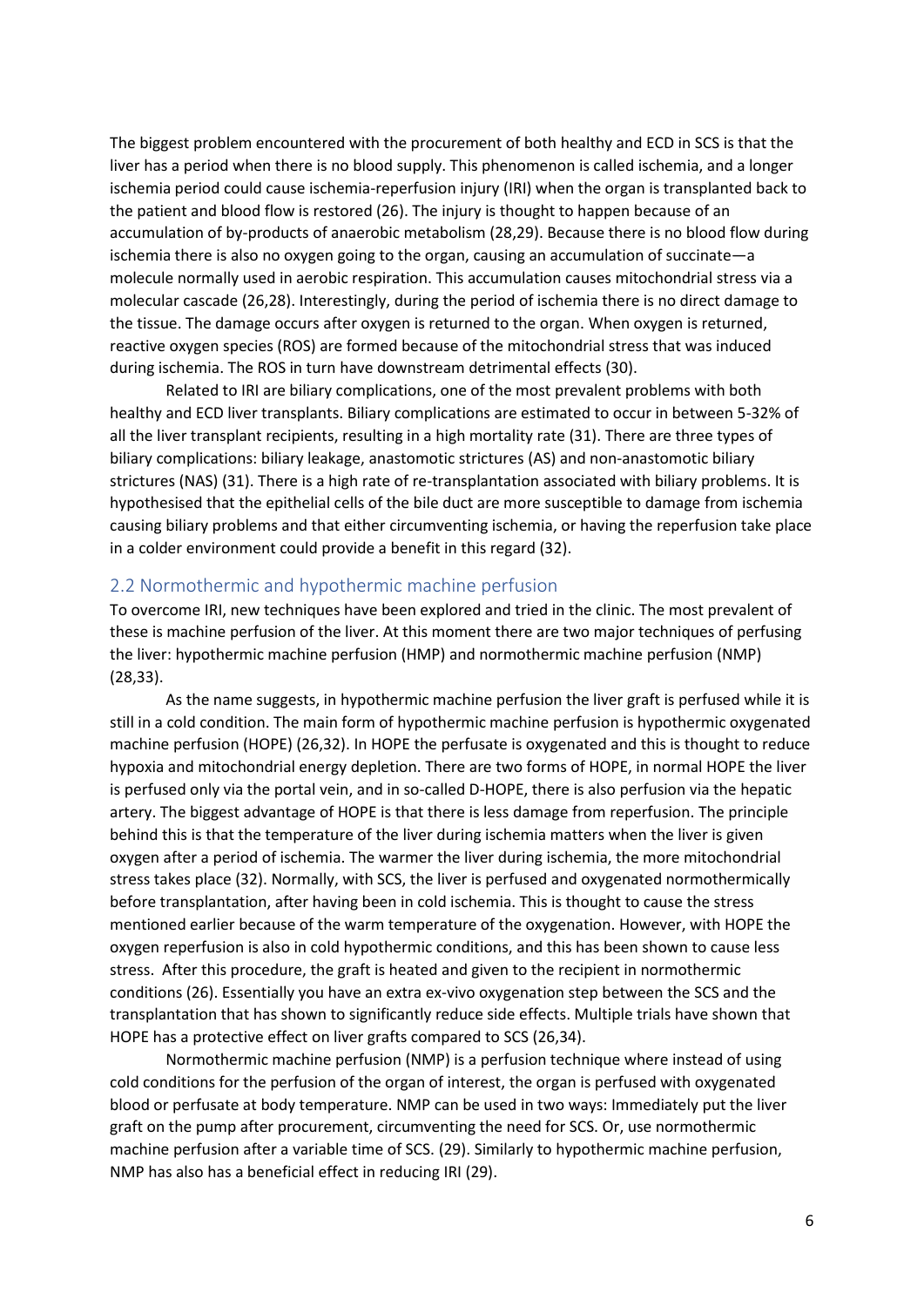One of the advantages of using machine perfusion in general, is that you can monitor the health of the perfused liver. This can be done via monitoring markers in the perfusate to determine the quality of the liver and the amount of potential damage (35). Furthermore, biopsies can be taken from the perfused liver to be used for immunohistochemical analysis (32). For instance, in HOPE it is possible to look at specific markers that indicate if there is ischemic damage present. One marker that can be checked is flavin mononucleotide (FMN), a marker released from complex-I in the mitochondria when damage occurs and is auto-fluorescent so it can be looked at with the use of a spectroscope. NADH levels are also assed in HOPE, indicating a functional liver (26). Furthermore, with normothermic machine perfusion one could assess parameter of cellular reaction that cannot be seen in hypothermic conditions, such as the normal function of hepatocytes. A physician can assess parameters such as glucose levels, bile formation, ammonia and lactate clearance and the presence of danger associated molecular patterns (DAMPS) and inflammation markers (13,35) . Some DAMPS that can be found in the perfusate are aspartate aminotransferase (AST), alanine aminotransferase (ALT), uric acid, bilirubin and the inflammation markers interleukin 6 (IL-6), and interleukin 10 (IL-10) (13,35).

#### <span id="page-6-0"></span>2.3 Long term machine perfusion

While HOPE and NMP show promising options for reducing IRI and utilizing marginal grafts, there is still a disadvantage of these methods of machine perfusion, being the short perfusion time of max 27 hours (36). HOPE and NMP work fine for reducing IRI but if one wants to potentially repair marginal grafts to ensure better patient outcomes, the perfusion time needs to be extended to several days (13). Recently, Eshmuminov et al. have been able to keep a subset of marginal livers alive and functioning for a week using a newly made normothermic perfusion machine (13). Their liver4life system—as this is what they have called their perfusion machine—was able to solve the major problems encountered when trying to sustain a liver *ex vivo* for a longer period.

In the first place, there is a need for oxygenation and perfusion. NMP and HOPE use either one or two vascular entries, the hepatic artery and the portal vein. When using two entries, mostly only one pump and one oxygenator is used. However, in the body, both the pressure of the blood and the amount of oxygenation differ vastly between these two entries into the liver. To better mimic the body, Eshmuminov et al. gave both entries a different pressure and a different oxygen saturation (both higher for the hepatic artery than for the portal vein) (13). Furthermore, in the body the blood flow in the hepatic artery is not a continuous flow but instead more pulse-like, this is also integrated into the liver4 life system.

The next problem that needed to be solved is proper nutrition in the liver and the ability to have efficient respiration. Normally the liver gets a lot of nutrients from the gut via the portal vein and to mimic this, the nutrients on the liver4life were also added in combination with ursodeoxycholic acid via the portal vein (13). Ursodeoxycholic acid is a secondary bile acid that is added because it is thought to stimulate bile flow and secretion of bile by the cholangiocytes (37). For efficient respiration not only a controlled level of oxygen is needed but also removal of  $CO<sub>2</sub>$ , so the researchers added a gas exchanger to remove  $CO<sub>2</sub>$  from outgoing streams (13).

Another problem related to respiration that was encountered, was the levels of glucose in the liver. Normally the glucose levels in the liver are tightly regulated real-time by both glucagon and insulin. To mimic normal glucose levels, these levels were measured real-time in the perfusate and with the use of an algorithm either glucagon or insulin was added to the perfusate to keep the glucose levels within a healthy range (13).

With efficient respiration also comes a downside and that is the accumulation of waste products. When not properly filtered from the perfusate, these waste products can cause problems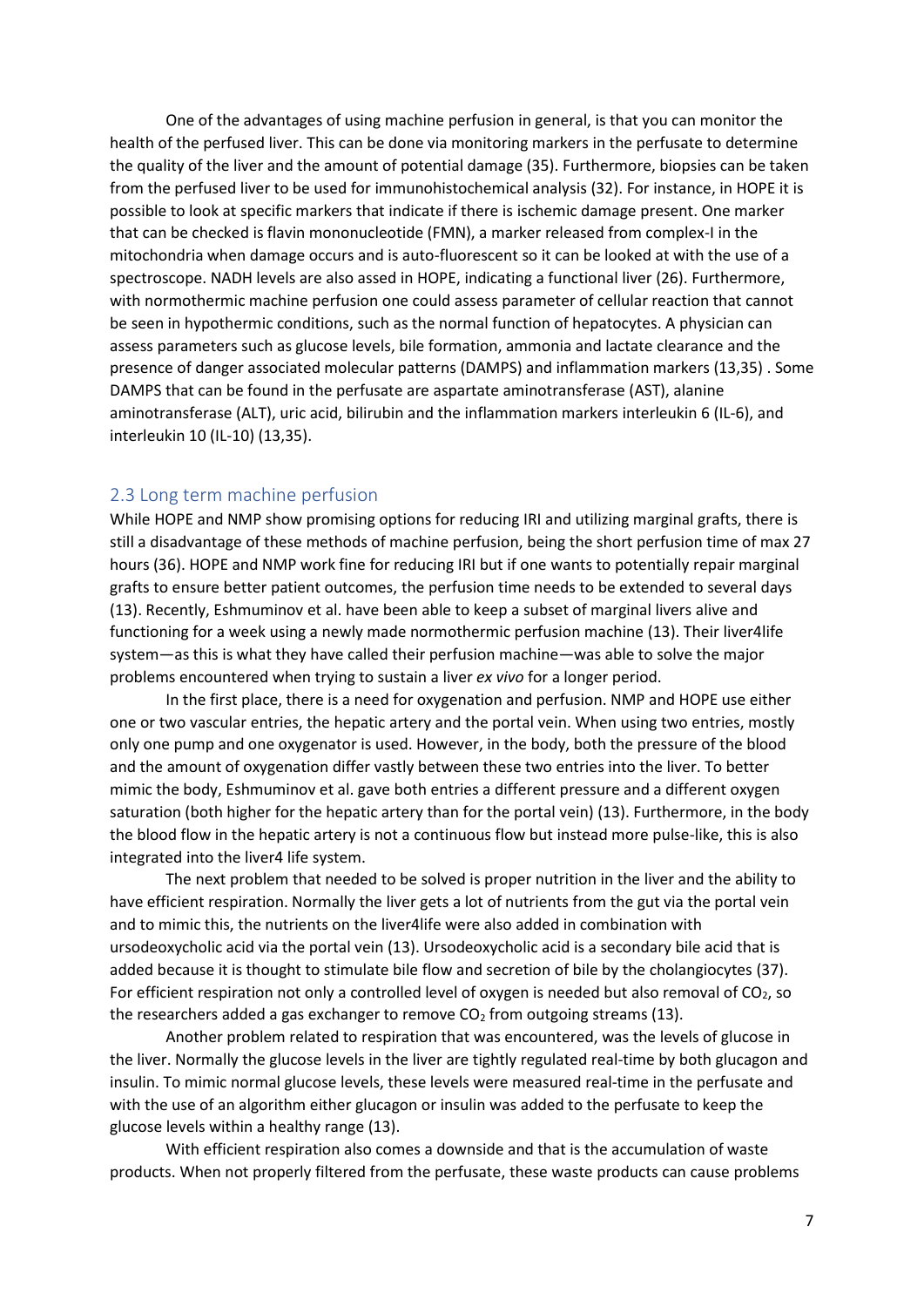for the liver (13). In the body, the kidneys perform this function and luckily a dialysis membrane can mimic this function of the kidneys *ex vivo*. A similar dialysis membrane is added to the liver4life to filter out waste products from the perfusate (13).

Finally, what normally starts to happen with organs, and also the liver, on a perfusion machine is the death of cells in contact with the machine, this is called local pressure necrosis (13). This is thought to happen because these cells are lying on a surface and are not moving. In the body, the diaphragm is causing constant rhythmic movements of the liver. To mimic this, the liver4life has an inflating and deflating bottom of the machine that mimics the movements of the diaphragm (13).



*Figure 1: Schematic representation of Liver4life pump. Oxygen rich blood is shown in red and oxygen poor blood in blue. The system uses one pump but with the use of valves creates different pressures on the hepatic artery and the portal vein. Abbreviations: PV-portal vein, HA-hepatic artery, VC-vena cava, BGA-Blood Gas Analysis. Adapted from (13)*

To summarise the liver4life uses: differentiated oxygenation and pressure, mimicking nutrition and respiratory functionality and simulation of the diaphragm. A schematic representation of the machine is shown in figure 1. This long-term machine perfusion machine has been shown to sustain livers for seven days. The livers were healthy as indicated by several markers; There was metabolic function (shown in lactate and ammonia clearance), there was bile production, and the injury markers ALT and AST were down, together with a decline in inflammation markers IL-10 and IL-6. This machine, with the possibility of longer machine perfusion, may open up possibilities for repairing marginal grafts, regeneration, and liver bioengineering.

## <span id="page-7-0"></span>3. Genetic modulation and long-term machine perfusion

Over the past years, possibilities to change the genetic expression of cells have increased. Two techniques have been paramount to this progress. The first is the indirect influence on gene expression using RNA interference (RNAi). The second is the direct influence on the genome with the use of CRISPR-Cas9 (38).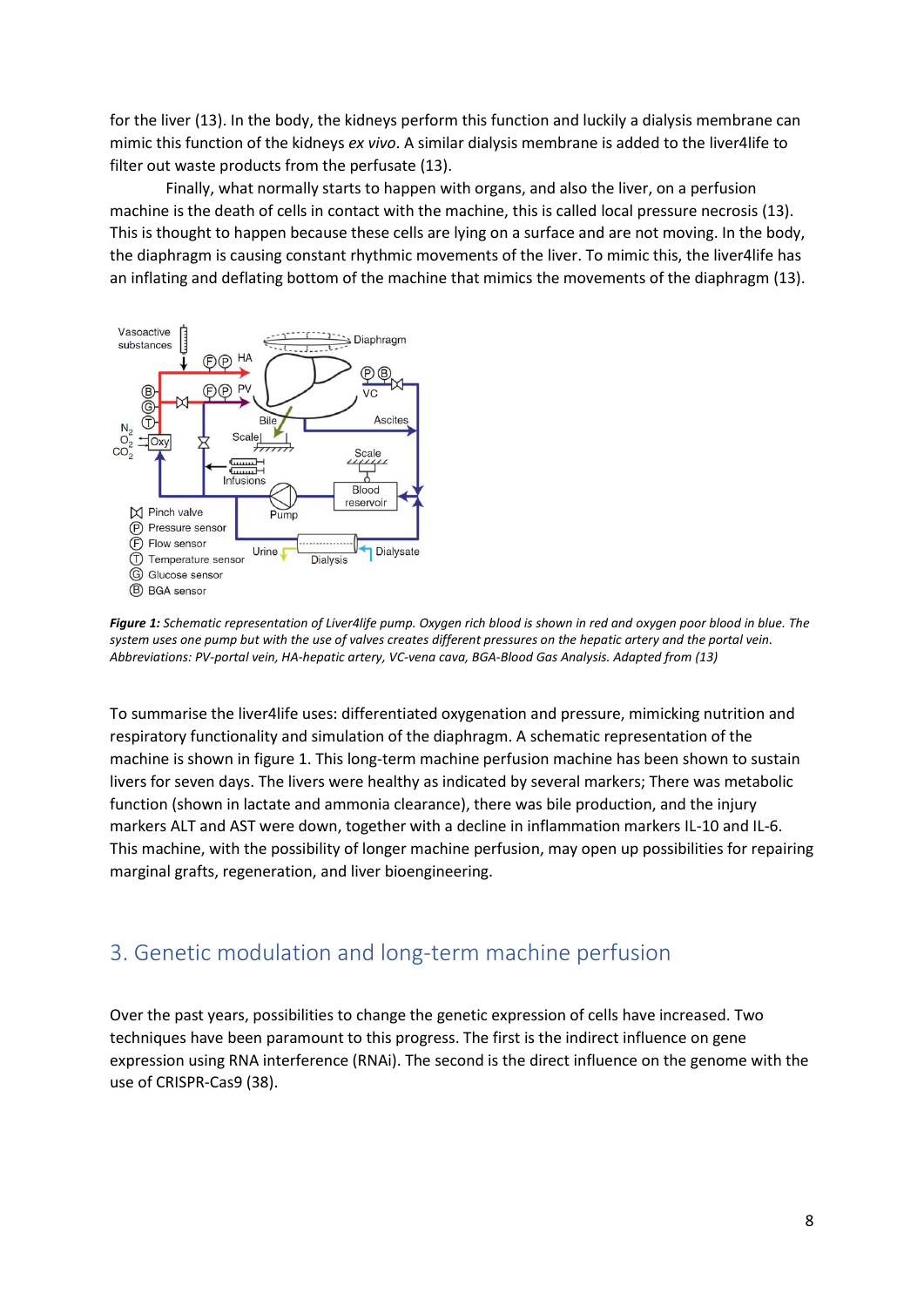#### <span id="page-8-0"></span>3.1 RNAi and the liver

RNAi is a technique that uses small parts of RNA to silence target mRNA. Thereby it hampers the expression of the underlying gene—the target mRNA cannot be translated and thus there is no protein expression of the gene of interest (39). Concerning liver transplantation, there has been a big interest to use RNAi to alleviate IRI by silencing IRI inducing pathways (18). A study in 2017 used RNAi to silence the gene p53 as an alleviation of IRI (40). Another study targeted the gene Fas with RNAi and saw an alleviation of IRI (41). Furthermore, it seems possible to have RNA uptake—necessary for RNAi—in both normothermic and hypothermic machine perfusion (42).

All in all, RNAi seems to have promising effects to alter the liver.

#### <span id="page-8-1"></span>3.2 CRISPR-Cas9 and the liver

The other technique that has recently gotten a lot of attention is CRISPR-Cas9. Pioneered by Doudna and Charpentier—for which they got the Nobel prize in chemistry in 2020—this technique can specifically target and edit genes in the genome (38). With CRISPR-Cas9, the nuclease Cas9 cuts the genome on a desired location in the genome, the cut is precise with the use of a guide RNA that is antisense for the desired place in the genome. After the cut, the gene can be silenced by removing it or another gene can be brought in (38).

Repairing marginal grafts is a promising way to enlarge the pool of available livers. However, there has also been some progress in harvesting grafts from animals for transplantation: xenotransplantation. Recently it was made possible, with the use of CRISPR-Cas9, to humanize organ grafts from pigs by knocking out the (not in humans appearing) gene, α1,3-galactosyltransferase among other genes, causing less immunogenicity. This has for instance been done with a heart which was then transplanted to a baboon, and machine perfusion seemed critical for it to work (15). And recently the first humanized pig kidney was transplanted into a human without any adverse effects in the first 54 hours (after that the brain-dead recipient was taken off artificial ventilation).

However, immunogenicity is not the only concern with pig-to-human transplantation (and xenotransplantation in general), there is also the risk of viruses coded in the genome of the pig to be expressed in the human after transplantation (48). These so-called porcupine endogenous retroviruses (PERV) bring a risk of zoonosis and need to be taken seriously (49,50). Recently however, researchers have created the most advanced pig xenotransplantation model to date with the use of CRISPR-Cas9. In this pig model, researchers deleted three pig genes, added nine human transgenes, and inactivated 25 known PERVs (51). All in all, this shows the power of CRISPR-Cas9 as a tool to be used for transplantation.

#### <span id="page-8-2"></span>3.3 Options for long term machine perfusion

Both CRISPR and RNAi can be powerful tools to help with creating more and better-quality grafts. With machine perfusion it is possible to deliver RNA into the liver for RNAi (42). Interestingly enough, the majority of the work with RNAi and liver grafts has been focused on IRI. However, machine perfusion on itself also protects against IRI as showed in chapter 2. So, the effects of long-term machine perfusion could be more interesting by looking at other genetic pathways to be downregulated. Short-hairpin RNA (shRNA) was used in combination with normothermic machine perfusion to silence MHC expression in both kidney and vascular epithelium (43,44). By doing this the researchers tried to lower the immunogenicity of the graft.

Another study found that senescence can be blocked by using a long non-coding RNA (lncRNA) to suppress a certain part of the LRP130-PGC1a-FOXO4-p21 pathway which plays a big role in senescence (47). One of the things that happens when we age, is the prevalence of more senescent cells in the tissue (45). Furthermore, senescence seems to be one of the causes of agedependent steatosis (another ECD criterium) in the liver (46). This is another pathway that can be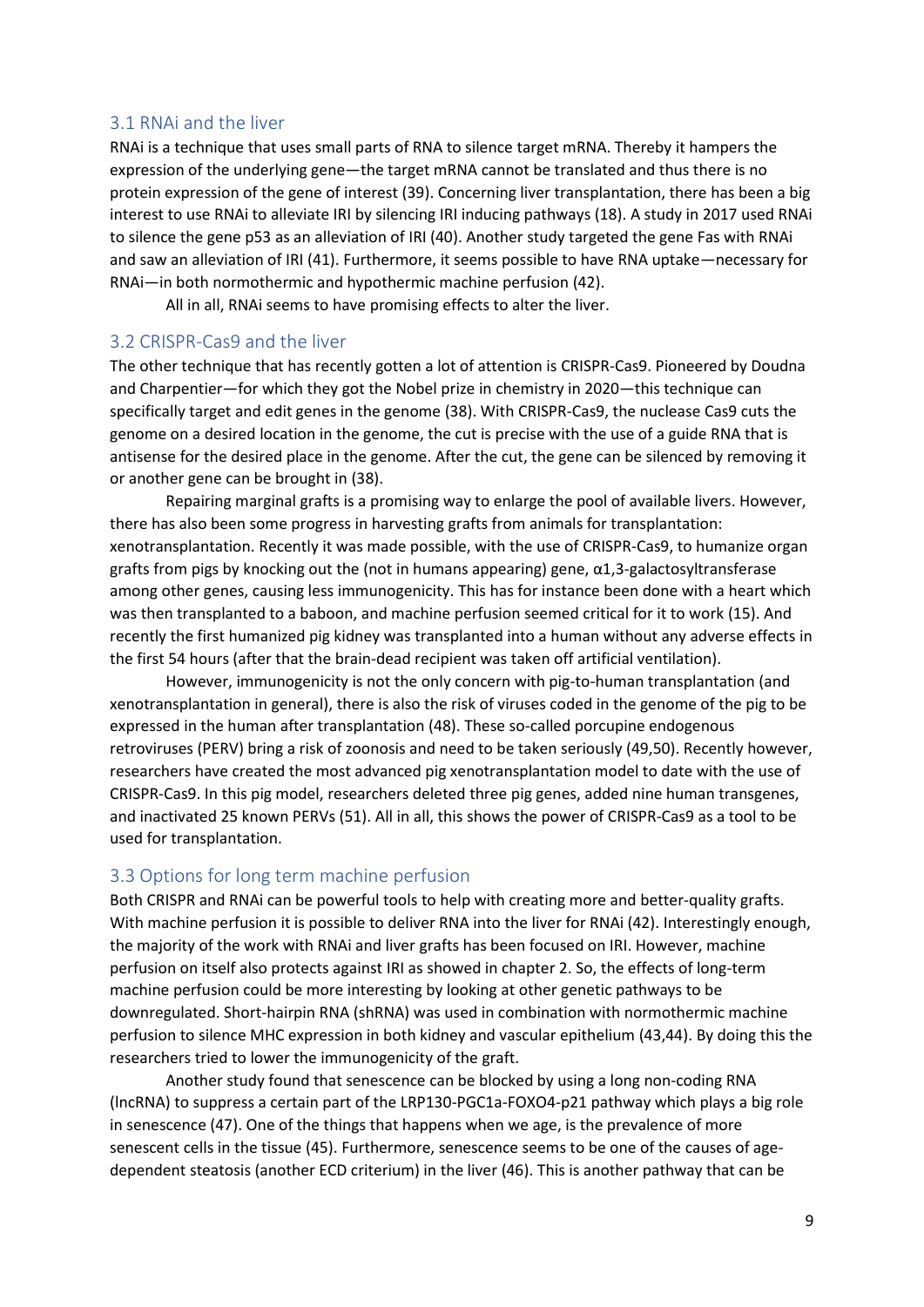altered using RNAi in the liver. Lastly, RNAi can also be used to heal a slightly fibrotic liver graft (52). Because you are using the liver on the machine you do not have to worry about systemic effects and can optimize the dose of your therapy for only the liver.

The usage of animals for organ transplantation brings some ethical dilemmas. One is that you have to genetically change an animal while it is alive, possibly hampering its ability to fully function as itself during its life, which can be argued to be of ethical importance for the animal (53). The longterm machine perfusion opens up the possibility to perform the genetic edits necessary for transplantation on the pump instead of in the living animal. This circumvents the need for the creation of a GMO animal and instead, a 'normal' pig liver can be used. However, one must be careful to screen if all the cells in the perfused liver are edited. Otherwise, you still have a chance of unmodified hepatocytes that could still cause problems. At this moment this is still difficult to do.

The major advantage of long-term machine perfusion is that you can monitor the effects of your therapies, CRISPR or RNAi, for a longer time before giving the transplant to the patient. For instance, in repairing steatotic and fibrotic livers, the researchers could immediately see if the therapy works before giving it to the patients. Another thing is that you could monitor whether the genetic edits are performed properly. This can be done by whole genome sequencing of biopsies directly taken from the liver. Furthermore, researchers could monitor markers of the knocked-out genes in the perfusate. This monitoring of the data could give a reason to give a second dose of the therapy until the data confirms the desired outcome. This could even be automated using machine learning as the use of algorithms is already integrated into the liver4life. In the liver4life, the administration of glucagon and insulin to maintain adequate glucose levels is fully automated (13). Overall, there seem to be enough options for using genetic techniques in long-term machine perfusion (Figure 2).



*Figure 2: Genetic modulation and long-term machine perfusion. Both RNAi and CRISPR-Cas9 can be utilised in long-term machine perfusion to modulate molecular genetic pathways and broaden the pool of available viable liver grafts. Abbreviations: IRI-ischemia reperfusion injury, PERV- porcupine endogenous retrovirus, MHC-major histocompatibility complex. Created with BioRender.com*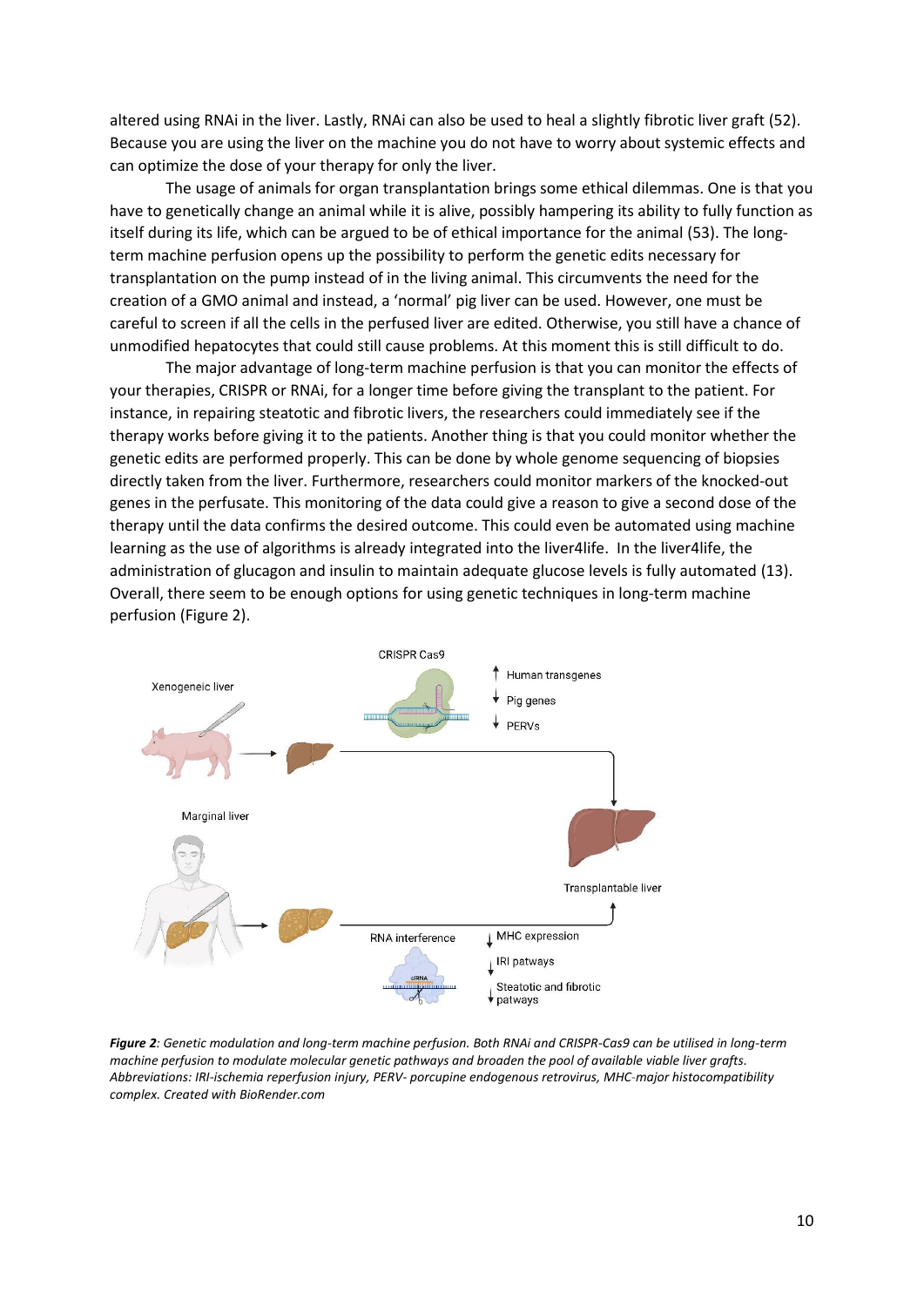## <span id="page-10-0"></span>4. Regeneration and long-term machine perfusion

#### <span id="page-10-1"></span>4.1 Liver regeneration the basics

The liver is the most regenerative organ in the human body after major injury. This is thought to be of an evolutionary origin because the liver has an enormously high amount of functions—estimated around 500—vital for the body (54). If the liver fails, the body fails. Therefore, the liver can fully recover when as much as 70% of the original liver is taken away in a process called partial hepatectomy (20). There are multiple steps involved in the regeneration of the liver and this is a result of tight changes in gene expression and signal transduction pathways after injury. There is a range of molecular pathways involved in the regeneration, but interestingly not one pathway is solely responsible for liver regeneration, there is a lot of redundancy. This redundancy ties into the evolutionary importance of a functioning liver. During regeneration, there are three steps or phases: 1. Priming/initiation phase, 2. Progression/ maintenance phase 3. Termination phase (55). In all phases, different pathways are important. It is, however, not within the scope of this review to dive into the details of liver regeneration.

#### <span id="page-10-2"></span>4.2 Cells responsible for the regeneration

A big question in the field of liver regeneration is the nature of the cells that account for the great regenerative capacity of the liver. Different from other tissues in the body such as the skin and the gut there does not seem to be single a stem cell population residing in the liver—it seems that there could be three types of cells responsible (56). Firstly, hepatocytes, the major cell population in the liver, could account for the regeneration of the liver (55). The hepatocytes are thought to be able to either repair the liver via fast proliferation or through a phenomenon called hypertrophy, where the cells become bigger to take up more space and mass (20). Secondly, there are some ideas that there may be a subpopulation of oval cells in the liver that could act as a kind of stem cells, but this is highly debated (55). Furthermore, it could also be that both hepatocytes and cholangiocytes (the other major cell type in the liver, responsible for the bile duct) act as stem cells for each other: socalled facultative stem cells (57). And as a last stem cell source, it is hypothesised that cells outside of the liver could differentiate into hepatocytes and in that way repopulate the liver (56).

#### <span id="page-10-3"></span>4.3 Partial hepatectomy, partial transplantation and split liver donors

A lot of clinical information about liver regeneration and regrowth became known after the use of partial hepatectomy. Partial hepatectomy or the utilisation of the regeneration capacity of the liver has been used in a diverse array of clinical applications, this section describes three methods that could be of interest for long-term machine perfusion.

Firstly, hepatectomy and using the regenerative capacity of the liver has been used for the removal of hepatic cancer. There have been multiple techniques to remove the cancerous mass while still keeping a part of the liver alive, this part is then able to recover the full functionality of the liver. A nice overview of the different hepatectomy techniques is given by (19), where they end with the now new popular technique of hepatectomy called Associating Liver Partition and Portal vein Ligation for Staged hepatectomy (ALPPS, also known as ALLPS). In ALPPS, the liver is split *in situ* and subsequently, the right portal vein is ligated. Then in the second operation, the part containing the tumour is taken away (58). The most interesting phenomenon with this report is that the remaining part of the liver can have a 74% increase in volume in an average of 9 days (58).

Another way in which liver regeneration is used, is in partial liver transplantation or living-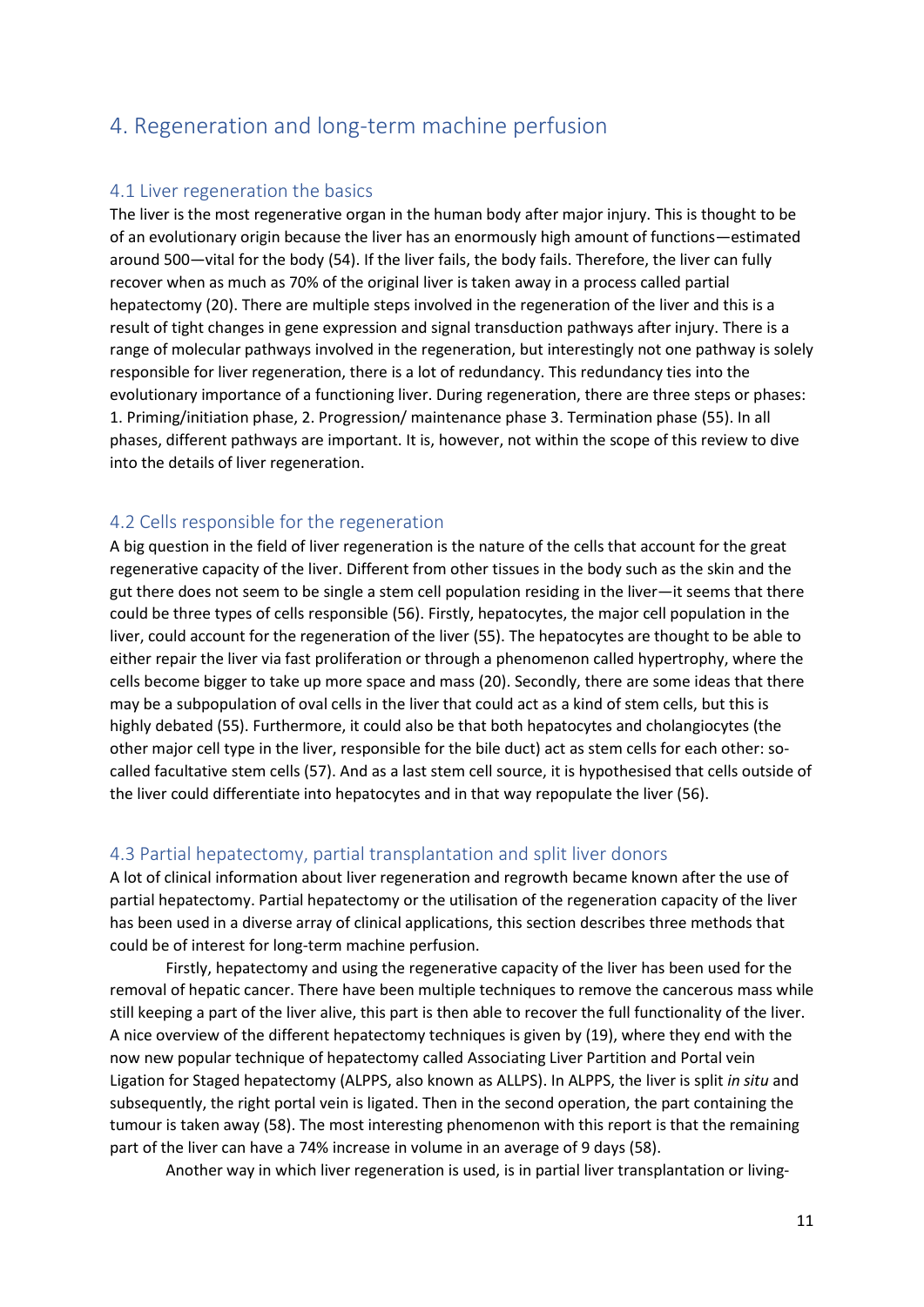donor liver transplantation. Here a living donor gives a part—the left lateral segment (LLS)—of his liver to a recipient (59). That part can regrow to a functional liver in the recipient without serious adverse effects for the living donor (20). This technique has big overlap with another technique that utilises liver ability to regenerate: split liver donation. In split liver donation, a liver graft is split in two parts after procurement (the LLS and the right extended lobe graft) (60). This splitting is similar to the ALPPS approach, although ALPPS is done inside of the body. The split liver approach, although broadening the pool of available grafts, also has some major disadvantages. Firstly, the split liver practice is only preferable with healthy livers (age < 50 years) and not with marginal livers, meaning that at this moment the technique is limited to a subset of the available grafts (60). Second, if you split a good liver—these livers are the best graft, otherwise the splitting will not work—this means that you are sacrificing one good liver for two lesser livers. Ethically this can be justified, you save more people from the waiting list (utilitarianism), but you give them a suboptimal liver. The LLS part of the liver is given to a child, even though the justification for this is that the child has more healthy patient-years in front of him, the ethical situation is far from optimal.

### <span id="page-11-0"></span>4.4 Possibilities of long-term machine perfusion and liver regeneration

These clinical techniques show us some possibilities of liver regeneration that could be exploited with long term liver perfusion and some problems that can be solved with this technique. The liver can functionally regrow in approximately a week (+/-9 days). And a whole liver graft can be kept alive for one week on a perfusion machine (13). Combining this information opens up a window to regenerate partial livers in the period they can be kept alive on the pump.

### <span id="page-11-1"></span>4.4.1 Keeping partial livers alive with the help of long-term machine perfusion

To test this hypothesis, the group of the liver4life perfusion machine made some changes to their original setup (14) (Table 2). These changes were done because a partial liver graft is vastly different from a whole liver.

| Change                                           | Reason                                                                                                                    |
|--------------------------------------------------|---------------------------------------------------------------------------------------------------------------------------|
| <b>Extra filters</b>                             | Clogging of the oxygen pumps and other parts                                                                              |
|                                                  | because of sectioning debris                                                                                              |
| <b>Canulations and connecting all bile ducts</b> | Bile leakage, due to a lack of a whole bile duct                                                                          |
| Open perfusion system (contact with air)         | Lack of a vena cava                                                                                                       |
| Second gas exchanger                             | Excess oxygen in the perfusate due to a lower<br>gas exchange of the partial liver and due to an<br>open perfusion system |

*Table 2: Changes in the liver4life perfusion machine for partial liver grafts.*

The combination of this long-term machine perfusion technique with partial liver grafts could make it possible to regrow these grafts on the pump. It is possible to keep partial liver grafts viable on the liver4life system for a week without necrosis or apoptosis and the markers for a viable liver were in a normal range (14). In the study by Mueller et al., there was no regeneration seen, however, this was also not the primary outcome of their study. They first wanted to see whether they could keep the partial livers alive on the pump (14). Furthermore, the livers that were used in this study were partial livers that were obtained after surgery for different tumours. Some of these partial liver grafts were influenced by multiple rounds of chemotherapy, making them not the best quality candidates (14).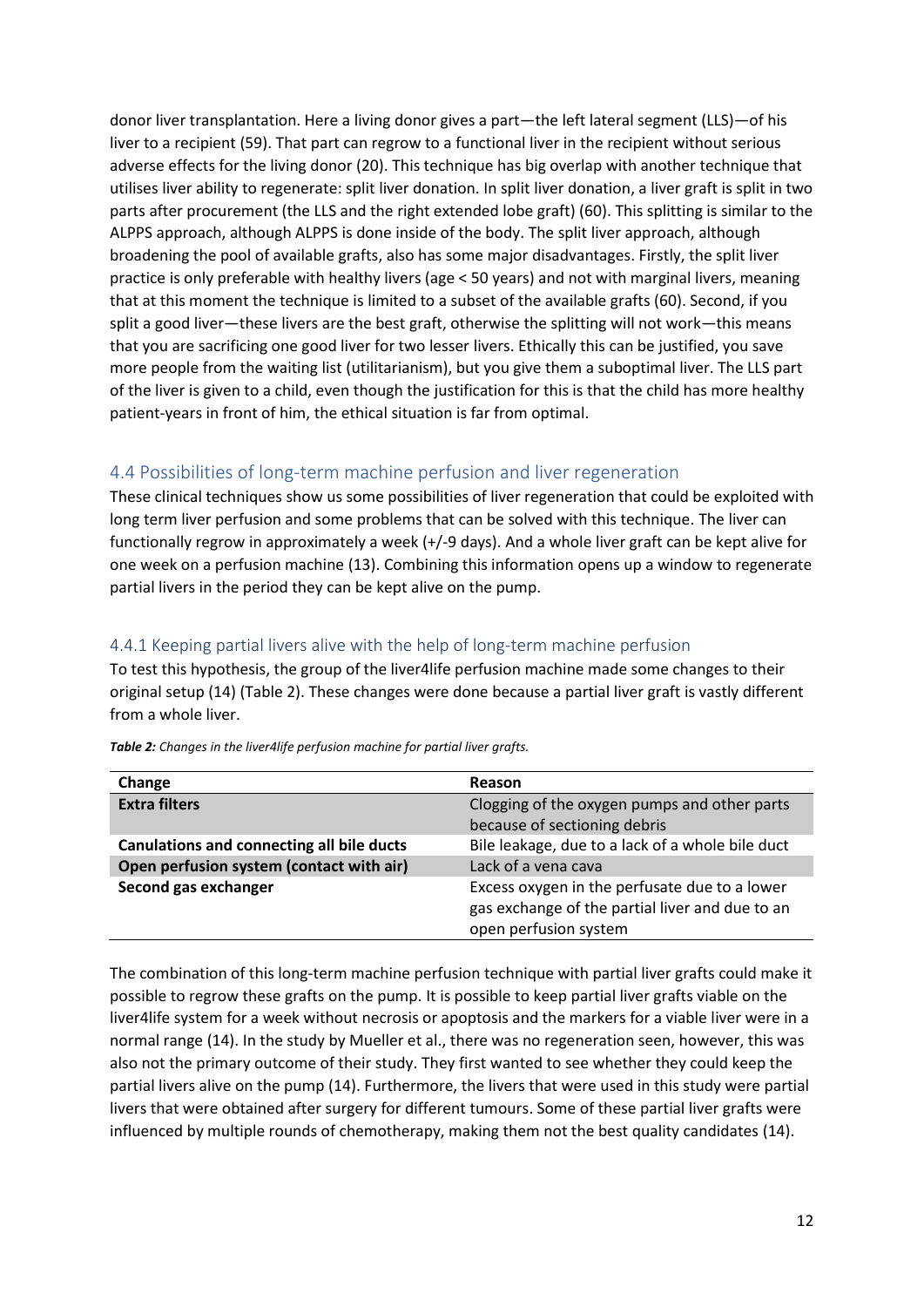#### <span id="page-12-0"></span>4.4.2 Options for long-term machine perfusion

Long-term machine perfusion could aid in existing techniques such as partial liver transplantation and split liver transplantation mentioned earlier. The partial liver segment could be connected to a long-term machine perfusion system after procurement. For the split liver for instance both parts could be held on two separate machines. This non-whole liver would then have some time to regain full functional size before transplantation. When combined with life donor transplantation this could help broadening the pool of available grafts.

#### <span id="page-12-1"></span>4.4.3 Aiding regeneration

Because of the limited time on the perfusion machine, it would be nice to enhance the regeneration process. Here the perfusion machine again has a major advantage. Because of its controlled environment, pro-regenerative compounds can be added and monitored in the perfusate (Figure 3). Multiple pro-regenerative pathways in the liver could be stimulated with either drugs or with genetic techniques (RNAi, chapter 3). Because the liver is outside of the body there is no risk of systemic effects by the addition of pro-regenerative compounds, meaning that the most optimal dose could be used without having to worry about other organs.

One molecular pathway that can be used is the hippo-yes-associated protein 1 (hippo-YAP1) pathway. This molecular pathway was found to be crucial for hepatocytes to go into the cell cycle progress (61). There already have been drug screens that have found YAP1 activators (62). Possibly, a YAP1 activator could be added to the perfusate of a long-term perfusion machine.

Another pathway that could be exploited to aid in faster regeneration is the Wnt pathway. Wnt activation also activates hepatocyte proliferation (63). There are already multiple Wnt activators tested for a range of purposes (64). A Wnt activator could also be added to the perfusate.

A whole different thing to look at regarding regeneration is the energy supply that is needed for the regeneration. This energy is thought to come from fat and the process is called transient regeneration associated steatosis (TRAS). 'Phosphatase and tensin homolog' (PTEN) downregulation promotes liver regeneration via a TRAS dependent pathway (65). In their study, Kachaylo et al. found that PTEN knockout was able to rescue mice after 91% of their liver was removed; which is lethal in wild-type mice. This shows a huge potential of blocking PTEN, either with drugs or with RNAi. Some compounds can block PTEN function (66). Furthermore, PTEN inhibitors are even shown to have protective effects against IRI making it a double-edged sword when added in the perfusate of a longterm perfusion machine (67).

#### <span id="page-12-2"></span>4.4.4 Unconventional option for long-term machine perfusion

The liver4 life system even opens up the possibility to test more unconventional pro-regenerative pathways. Recently it was found that all cells have a membrane potential and that polarisation of this membrane potential is important for a range of processes in the body including regeneration (68). The membrane potential of the cells is important and can range between -10 and -100 mV. It was found that more proliferative cells (such as cancer cells and stem cells) have a membrane potential that is higher than approximately -36 mV (-36 mV till -10 mV). Less proliferative cells (neurons) have a membrane potential that is lower than approximately -36mV. This gives -36 mV as a threshold between highly proliferative and highly differentiated cells (69). Interestingly the membrane potential of mouse hepatocytes is measured to be -37 mV, just under the proliferative threshold (70).

A potential theory is that the membrane potential of hepatocytes switches to above -36 mV after an injury, causing the hepatocytes to become proliferative and filling up the remaining gap. A possible way in which the membrane potential is changed is by the loss of gap junctions between hepatocytes after injury. This loss of gap junctions in proliferative hepatocytes has been found in rat hepatocytes (71). If this relation with the membrane potential of cells is true, this could be exploited by depolarizing the membrane of hepatocytes by increasing the extracellular K<sup>+</sup> concentration in the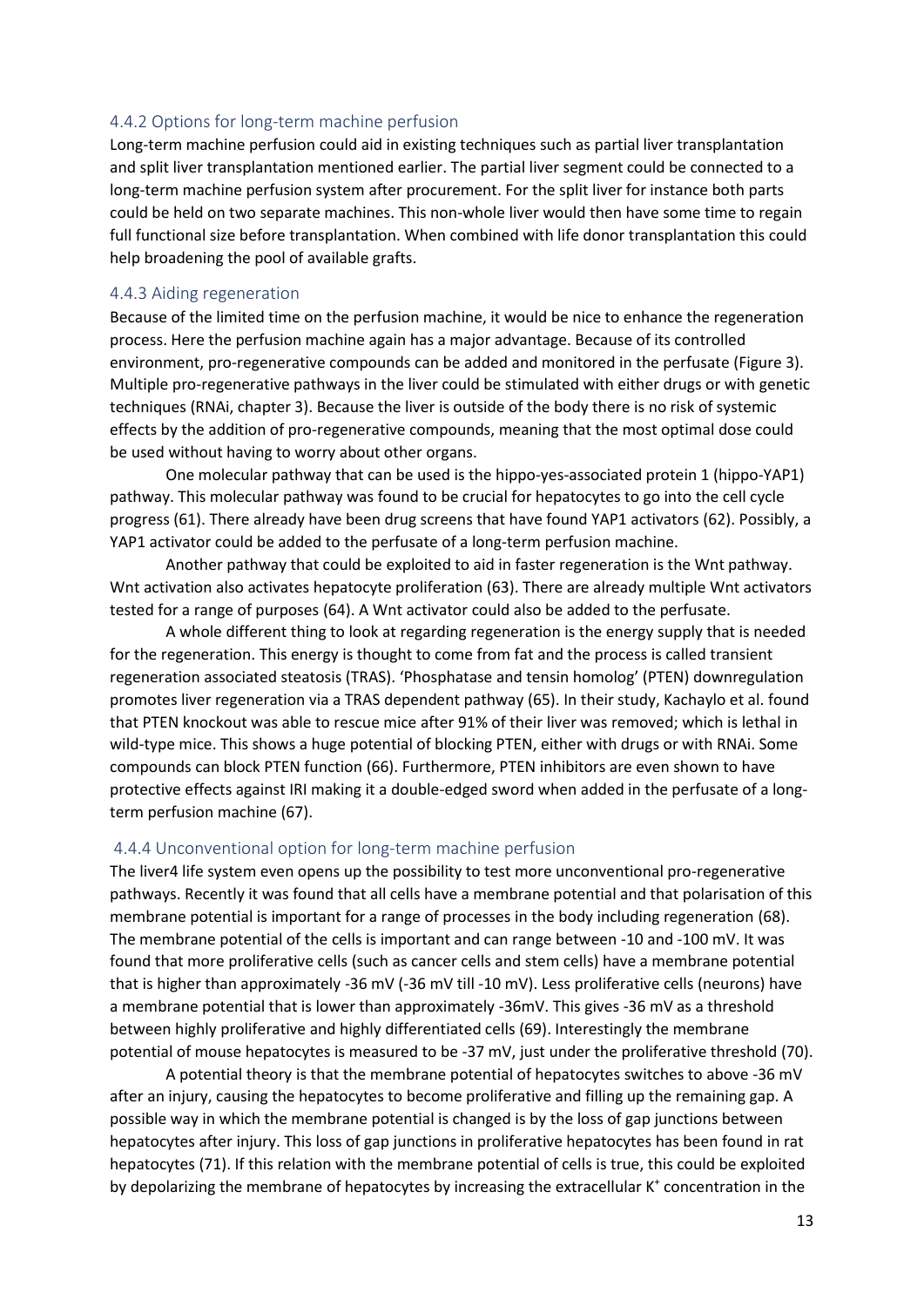perfusate and thus bringing the liver into a proliferative state (72) (Figure 4). Such modifications in perfusate are only possible in machine perfusion conditions, as K<sup>+</sup> concentrations in plasma cannot be changed in blood without leading to muscle, heart and brain dysfunction. Recently, a subclass of phosphatases was discovered that can hydrolyse phosphoinositides when the membrane is depolarized, voltage-sensitive phosphatases (VSPs) (68). These VSPs consist of a voltage-sensitive domain and an enzymatic domain. The cytoplasmic domain of VSPs has high sequence homology with PTEN (68). Indicating that maybe the PTEN mediate TRAS pathway could be under the influence of changes in the membrane potential. This is all speculative, but the long-term machine perfusion would open up the possibility to real-time measure the membrane potential of the liver cells and alter it if needed.

Overall, by using the regenerative capabilities of the liver and stimulating these on partial liver grafts, long-term machine perfusion would broaden and enhance the pool of available donors.



*Figure 3: pro-regenerative compounds added to the perfusate. Because of the ex-vivo nature of long-term machine perfusion, drugs and other treatments to enhance regeneration can easily be added to the perfusate. Abbreviations: YAP1 yes-associated protein 1, PTEN- Phosphatase and tensin homolog. Created with BioRender.com*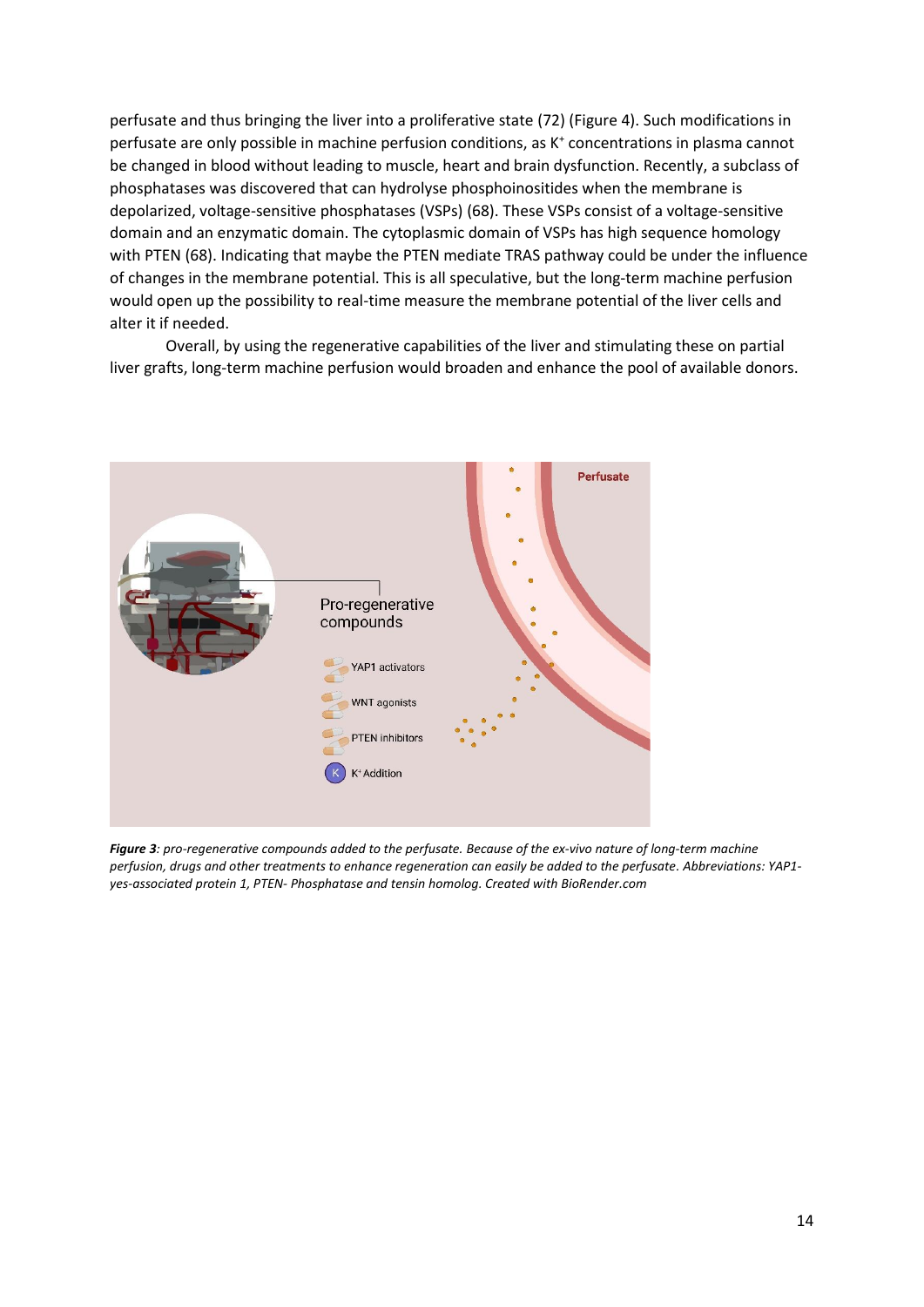## <span id="page-14-0"></span>5. Bioengineering and long-term machine perfusion

Instead of just looking at organs, researchers have also looked at other ways to overcome organ shortages and shorten the waiting lists. One of these ways is bioengineering (22). This chapter will highlight two techniques that are being investigated and are different from transplantation—cellbased techniques and bioengineering using scaffolds.

### <span id="page-14-1"></span>5.1 Cell-based techniques

Cell-based transplantation has been around since the 1990s and is approved for use in the clinic (21). In this technique, healthy hepatocytes are transplanted into diseased livers of patients. These hepatocytes then populate the diseased liver and are thought to give relief. The advantage of this technique is that it is less invasive for the recipient than normal liver transplantation. Instead of a risky operation where the recipients diseased liver needs to be removed, here only a small portion of cells is given to the patient (21). Furthermore, because of the low risk, another subsequent procedure can be performed if required. Lastly, in theory, the patient's autologous cells could be used, if these cells were for instance fixed from a genetic problem in vitro (17).

There are however, also major disadvantages to this technique (21,23). To have an effect, a large number of hepatocytes is needed. Primary hepatocytes are difficult to maintain in vitro and lose their functionality (73). Furthermore, the main source of hepatocytes for transplantation are livers rejected for liver transplantation (21). Most of the time these livers are not of the best quality, meaning that the cells are also not of a good quality (marginal liver, which probably checks all the extended criteria to be discarded). Liver perfusion could be a better usage of these discarded livers. Another disadvantage is that it is difficult to deliver a large number of cells to the liver in a living patient. Because of safety measures a maximum of 2 X 10<sup>8</sup> cells per kg of bodyweight can be safely infused, and this cell dose cannot even be delivered in one single infusion (21). Lastly, the cells need an advantage over autologous cells already present in the liver of the patient to have an effect. This can be induced with invasive techniques (irradiation, partial hepatectomy, ALPPS) but it is suboptimal (21). Furthermore, the grafting efficiency of the hepatocyte transplantation is low, between 0,1% till 0,3% (74). This means that a large portion of the injected cells die, leading to the formation of damage signals and inflammation signals in the body, which could hamper the function of the remaining healthy liver (75).

Other cells have also been investigated to overcome the major disadvantages of using primary hepatocytes. Mesenchymal stem cells have been reported to be able to transduce into hepatocyte-like cells (76). Another more promising technique is looking at pluripotent cells. These include embryonic stem cells and induced pluripotent stem cells (iPS). It is possible to make hepatocyte-like cells from iPS (77). However, embryonic stem cells have some ethical issues and iPS have a risk of becoming teratogenic (78). Another way is to try to keep the hepatocytes in a 3D environment, this is thought to help the hepatocytes to keep their function (23,73).

#### <span id="page-14-2"></span>5.1.1 Organoids as a breakthrough in cell-based techniques

Recently there has been a breakthrough in the creation of 3D cell culture models, the so-called organoid (79). The organoid is described as: '3D multicellular *in vitro* tissue construct that mimics its corresponding *in vivo* organ, such that it can be used to study aspects of that organ in the tissue culture dish' (79). Organoids have multiple advantages: They can proliferate in a way that even one stem cell could give rise to a million cells within two months (73). They are stable, hepatocyte organoids can be kept for at least 8 months and can be freeze-thawed multiple times (23,81). There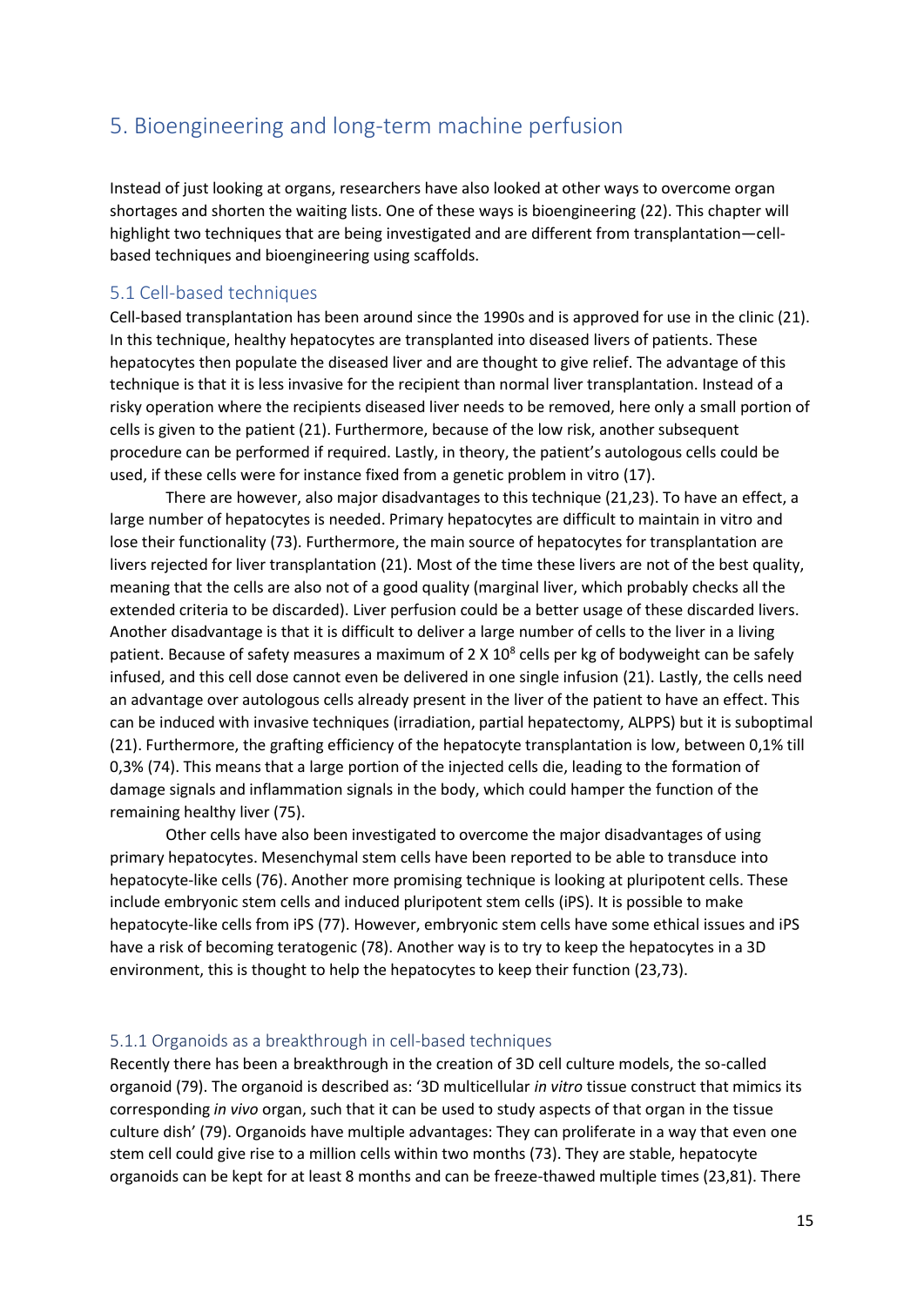are even bipotent organoids that can differentiate into both hepatocyte-like cells and cholangiocytelike cells (82). Organoids can be cultured from small liver biopsies (82). Hypothetically, a small part of a patient's liver can be taken that is not completely diseased and that part could be grown up to a viable organoid *in vitro*, possibly these could then be edited with gene editing techniques described in chapter 3.

It was recently found to be possible to expand hepatocyte organoids and these could be transplanted into mice and successfully repopulate the injured host liver (80,81) However, one must take into account that the engraftment in these studies is still a fairly modest and only seen in a mice model. Concerning machine perfusion, cholangiocyte organoids have recently been transplanted into a human liver (24). These organoids were made from biliary epithelial cells and *ex vivo* normothermic perfusion was used to deliver the organoids to the region of the biliary tree. This study showed that it was possible to repair the biliary tree with these organoids and serves as a proof-of-concept study that machine perfusion could aid in this regard. This is an especially interesting study because the repair of the biliary tree has been shown, which is one of the most fragile parts of the liver in the transplantation process.

### <span id="page-15-0"></span>5.2 Bioengineering using bioscaffolds

Whereas the previous bioengineering techniques still used the liver or at least the cells from the liver as a starting point and a target for repair, this section describes some new research that is stepping away from this focus on an existing liver and is instead trying to make a liver by populating a bioscaffold with cells.

In decellularization, cells are removed from the existing organ. In that way, only the extracellular matrix remains (25,83). There are two ways for decellularization, chemical and enzymatic. An organ is thought to be fully decellularized when the extracellular matrix does not contain any cells (83). This can be tested by looking if there is DNA present and by for instance DAPI staining. When the organ is fully decellularized, the ECM can be repopulated with single healthy cells (hepatocytes) and organoids. Verstegen et al. performed the first decellularization on a whole human liver. The decellularized liver remained in its 3D shape including vascularisation and bile ducts (25). Furthermore, the decellularized organ could be repopulated with hepatocytes and these healthy hepatocytes found their place where they normally reside in the liver. Although there is no clinical transplantation performed with a human recellularized liver, a repopulated liver has been transplanted into a rat giving proof of principle (84). One of the biggest disadvantages of recellularization is that you need a large number of cells that need to be cultured *in vitro*. Also, the liver does not consist only of hepatocytes but also a plethora of other cells that in some way also need to be repopulated into the empty ECM scaffold.

#### <span id="page-15-1"></span>5.2.1 Bio scaffolds from scratch

Instead of attempting to make a liver from a decellularized whole liver, a liver could be made from scratch by using bioscaffolds . With bioscaffolds, a natural or synthetic scaffold is made where cells can grow to form a kind of artificial organ, for instance, a liver. This scaffold must mimic the extracellular matrix for the cells to have their proper function. At this moment hydrogels are used for this (85). A hydrogel contains natural or synthetic hydrophilic polymers to form a network that has a flexibility that is similar to natural tissues (85). These hydrogels can be natural hydrogels, which are made from natural products. These have the advantage to mimic the body better and are better when the artificial liver would be transplanted inside the body (85). Recently a decellularized liver was shown to be able to form a natural hydrogel (86). However, one could argue that it is somewhat pointless to decellularize a whole liver with all its vasculature and ducts. You destroy this architecture to make a hydrogel, which can then be used to make a liver from scratch, where you again would need that architecture. Another option is to make synthetic hydrogels but these are not natural,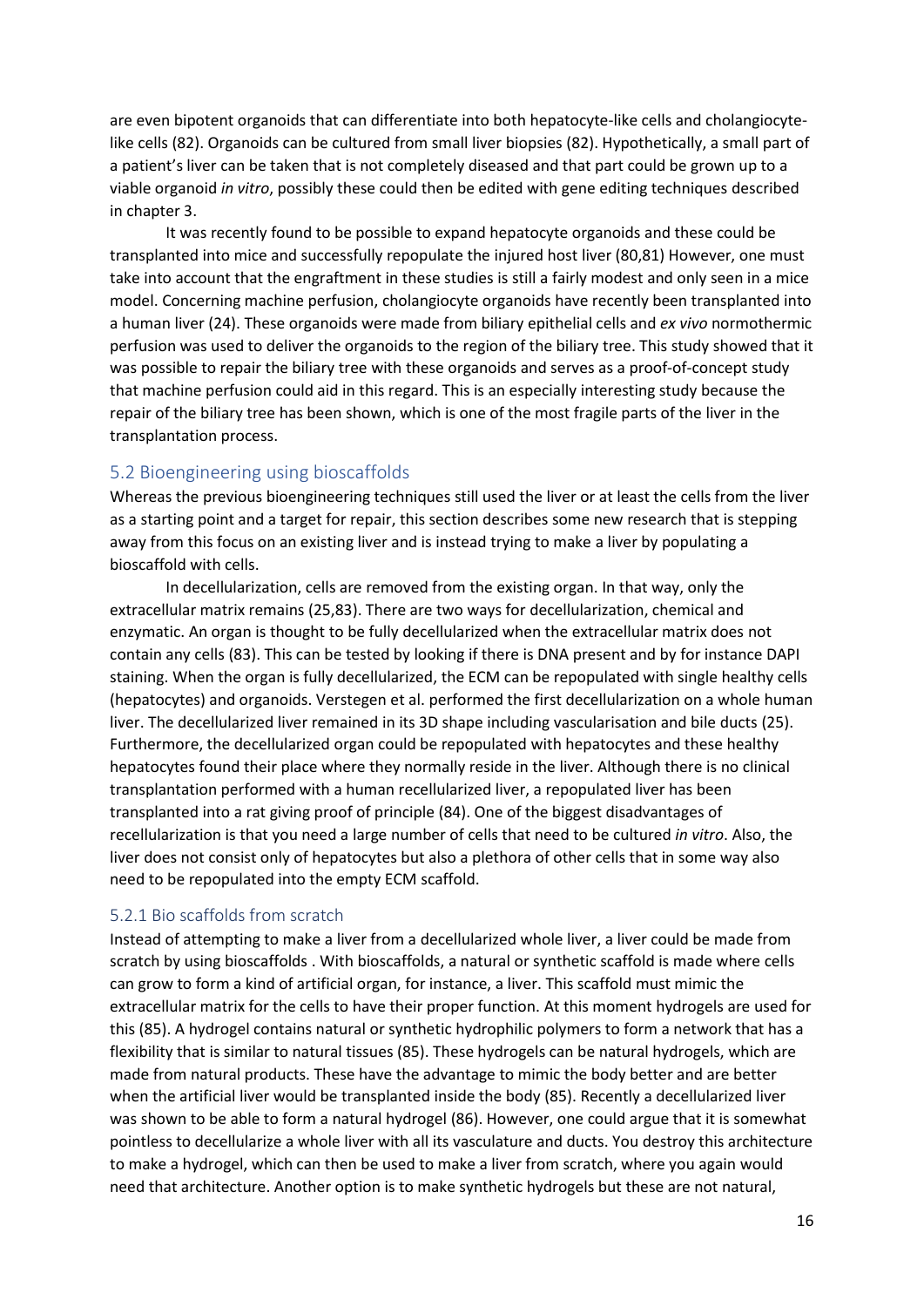possibly giving some problems when transplanting to a recipient and they may not encapsulate all the properties of the ECM (85).

One advantage of hydrogels is that they can be used for bioprinting. This makes it possible to print precisely the kind of tissue/scaffold needed, and there are a lot of bioprinting techniques available now (87). The disadvantage of bioscaffolds is that when made from natural hydrogels, there are mechanical weaknesses, batch-to-batch differences and the bioscaffolds could be animal-derived which poses some ethical issues (85). Furthermore, the main natural hydrogel now used, Matrigel, has the disadvantage of coming from a xenogeneic tumorigenic source, making it difficult to get clinical approval (22). Above that, the main disadvantage of both natural and synthetic hydrogels is that it is difficult to achieve proper zonation (the metabolic gradient of hepatocytes) in *in vitro* systems (88). Additionally, it is still not possible to obtain proper vascularization of the bioscaffold (22,87). Without vascularisation of the tissue no oxygen and nutrients can reach the cells, leading to hypoxia and apoptosis (22).

#### <span id="page-16-0"></span>5.3 Best of both worlds, combining bioengineering and long-term machine perfusion

Cells given in cell-based techniques must find a place where they can populate. In cell transplantation, this is the liver of the patient. In the other techniques, this is an ECM scaffold. When a liver is on the pump with long-term machine perfusion, the cells could use that liver as a scaffold (Figure 4). The cells could easily be given by adding them to the perfusate and would enter the liver either via the portal vein or via the hepatic artery. Another advantage is that the engraftment can be monitored *ex vivo* and a potential need for a second dose could be evaluated. It would even be possible to give autologous cells to a liver on the pump. The most healthy cells from the perfused liver could be harvested, then grown *in vitro* and be gene-edited and then be placed back in the system (17).

Organoids are a great technique to expand and maintain a large number of cells in a 3D environment. However, on themselves, the organoids lack the key architectural functions (vascularization, immune cells) to allow them to be effective as a substitute for liver transplantation (22). With the help of long-term machine perfusion organoids could be given *ex vivo* to a graft to help repair some diseased parts of the graft. IRI is mostly present in the bile ducts after ischemia (chapter 2). It is possible to give cholangiocyte organoids to the graft *ex vivo* on a normothermic perfusion machine (24). Here, long-term machine perfusion has the advantage that there is time to evaluate the success of the engraftment of your organoids and you can directly evaluate other markers of success of your engraftment such as biliary leakage.

Another thing that is explored with bioengineering is to mimic all the functions of the liver outside of the body. This is called a bioartificial liver (89). The main disadvantage with bioartificial livers is that not all liver functions can currently be replicated (22). If it would be possible to keep a liver alive for longer stretches (weeks, months, years) on a perfusion machine, it could be possible to use long-term perfusion as a kind of bioartificial liver. However, this option is still far away, and transplantation is always more beneficial because it gives freedom of movement to the patient.

The biggest problems with bioscaffolds from scratch—zonation and vascularization—could be overcome with long-term machine perfusion. When you are working with a perfused liver as a bioscaffold, you already have the ECM architecture for proper zonation of the hepatocytes, and there is also already a vascular network for the proper vascularization.

Finally, the technique of decellularization does not seem appealing for the long-term machine perfusion as the graft on its own can already work as a scaffold and decellularization would be a waste of hepatocytes. However, one could hypothesize about partial decellularization of a liver graft on the long-term perfusion machine. Here one could use a kind of split liver experimental setup: splitting the liver on the machine and keeping one part alive with the use of the machine. Then the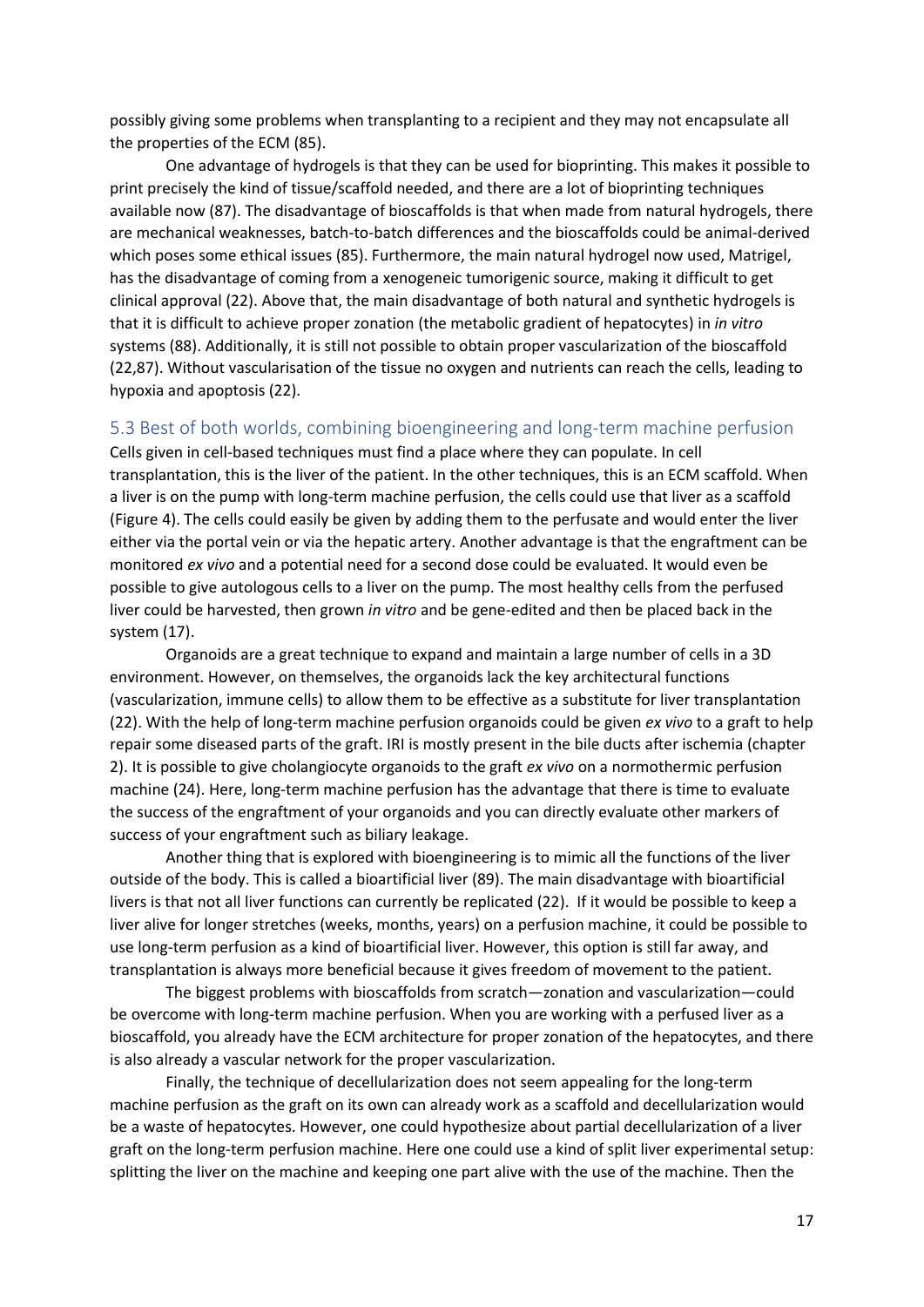other part is decellularized. This decellularized part could then be repopulated with healthy hepatocytes, possibly even organoids from autologous cells of the potential recipient. Then the two parts could be ligated to form a whole liver again. What also could be done, is to only decellularize the part of the liver with a lot of steatosis, and then repopulate with healthy hepatocytes.

All in all, there are a lot of exciting new techniques that try to overcome the need for whole liver graft transplantation. Because these techniques all have some drawbacks, long-term machine perfusion could work as a way to bring these techniques to patient.



*Figure 4: Bioengineering and long-term machine perfusion. Long-term machine perfusion can be used in three ways. As a scaffold to give autologous cells, as a scaffold to for hepatic organoids, and as a scaffold for decellularization and repopulation. Created with BioRender.com*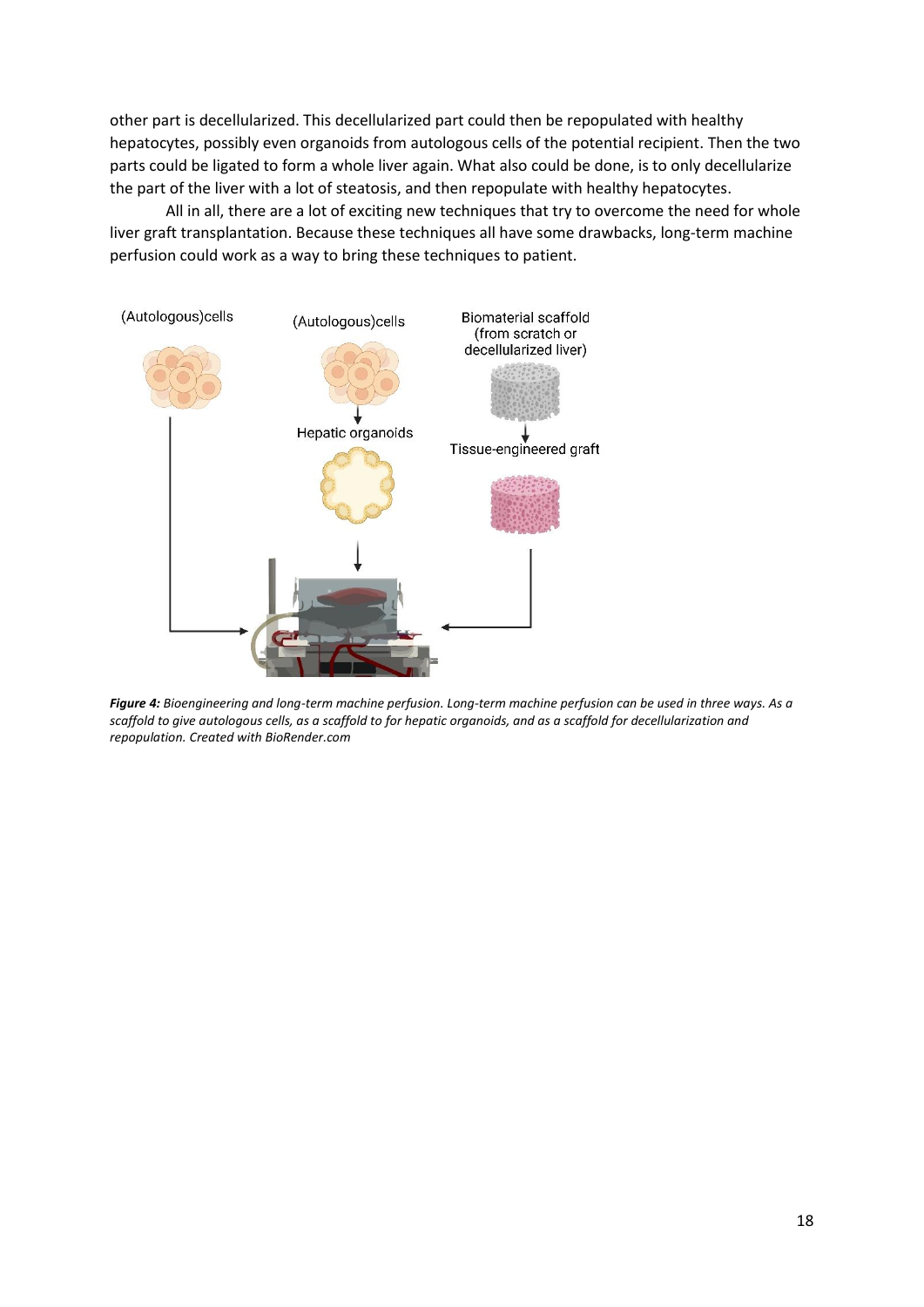## <span id="page-18-0"></span>6. Discussion and conclusion

At this moment research into machine perfusion is a hot topic. The number of publications per year about machine perfusion has seen a sharp increase over the last couple of years (Figure 5). This review has shown why long-term machine perfusion can be seen as one of the most exciting new developments in machine perfusion (Figure 6).



Pubmed results 'machine perfusion'

*Figure 5: Publications mentioning 'machine perfusion' per year. Source: pubmed.gov*

As seen in chapter 2, machine perfusion on itself is a major development in organ preservation and can protect against damage induced by ischemia. Furthermore, machine perfusion opens up the ability to monitor the quality of liver grafts *ex vivo*. By mimicking the necessary bodily functions to keep a liver graft alive on the pump, the new development of long-term machine perfusion adds extra benefits to the existing benefits of machine perfusion.

The subsequent chapters highlighted the potential that long-term machine perfusion could bring for liver graft enhancement. When combined with novel genetic modulation techniques such as RNAi and CRISPR-Cas9, long-term machine perfusion could enhance graft quality and improve immunogenicity. The *ex vivo* characteristics of long-term machine perfusion eliminate some dilemmas with gene editing such as the ethical dilemma of gene editing a (human) being. Furthermore, the long period of perfusion enables rigid whole-genome sequencing to screen for possible off-target effects of the genetic modulation, making the technique safer.

Because of the liver's great regenerative capacity and its ability to regenerate to functional capacity in a mere couple of days, long-term machine perfusion also has some major benefits. Partial liver grafts can be kept alive with the use of machine perfusion for a longer period. Furthermore, the nature of the machine enables the addition of pro-regenerative compounds to the perfusate. Because of its *ex vivo* nature, more experimental approaches such a changing the membrane potential could be explored. This makes long-term machine perfusion a promising platform to investigate and utilise *ex vivo* regeneration of partial liver grafts.

Some recent research to overcome the shortages of liver transplants has been focused away from actual transplants and more onto other techniques such as cell therapies and bioengineering. Long-term machine perfusion has the potential to work as a way to combine these techniques and clinical liver transplantation, acting as an advanced bioscaffold.

Interestingly enough, some bioengineering techniques could maybe be combined with the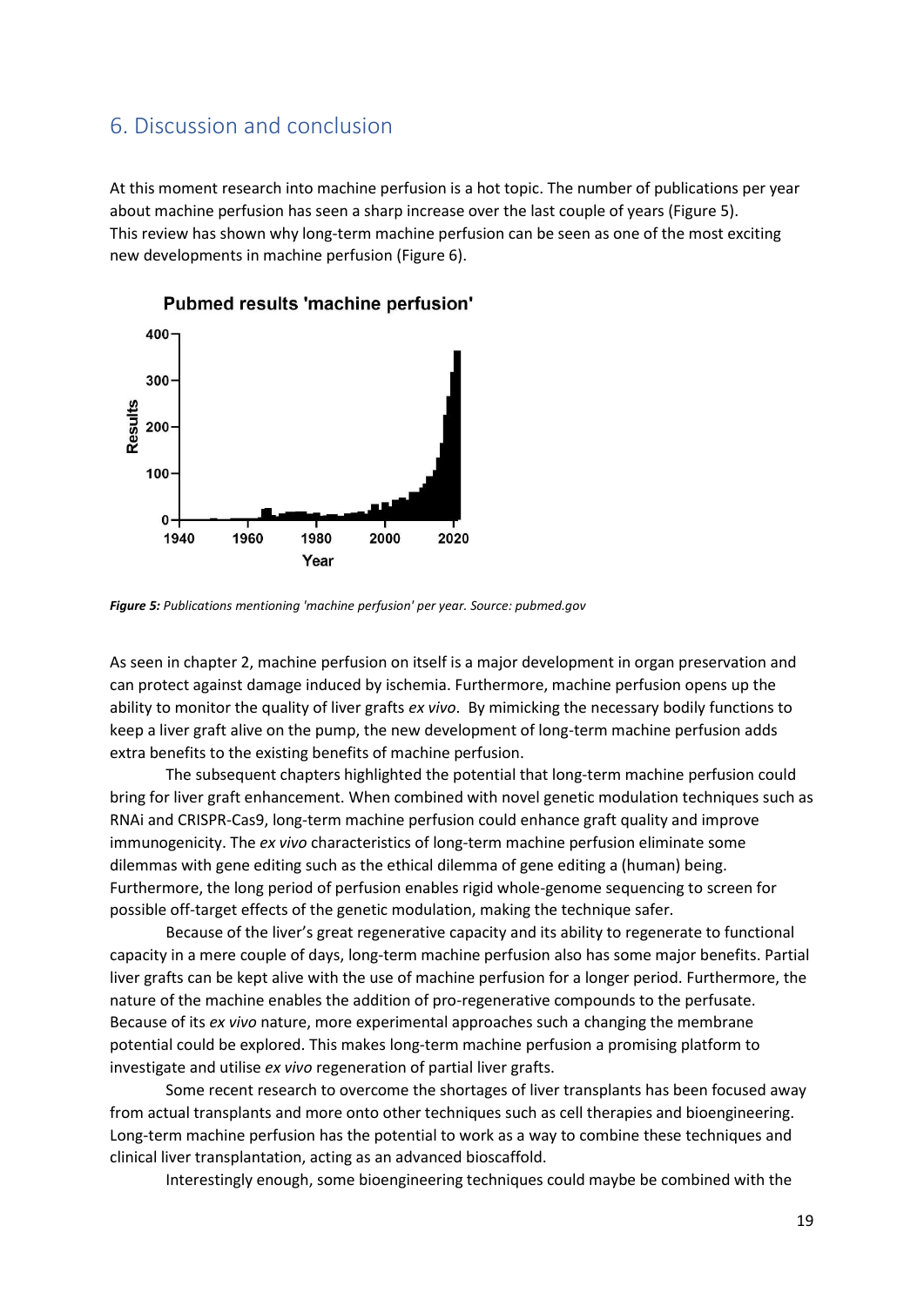regeneration of partial liver grafts. Instead of solely relying on the partial liver's cells, one could hypothetically add single hepatocytes or hepatocyte organoids to the partial liver graft to provide more cells to the partial liver grafts. Hepatocyte and cholangiocyte organoids can be made from small biopsies. To overcome immune rejection, possibly a biopsy from the partial liver graft on the pump could be taken. From the biopsy, hepatocyte and cholangiocyte organoids could be made *in vitro* and given to the partial liver graft. The genetic modulation techniques can also be exploited for regeneration of partial liver using long-term machine perfusion. Several molecular pathways are important for regeneration, and these could be stimulated *ex vivo* for regeneration.

Although long-term machine perfusion opens up some major possibilities and has great advantages, there are also some disadvantages of this technique that need to be discussed. Firstly, the liver4life is vastly more complex than conventional perfusion machines. With all its extra functions and the extra cost of personnel to learn to work with the machine, the costs are higher than conventional machine perfusion and considerably more expensive than normal SCS. However, machine perfusion, in general, protects against IRI which could significantly lower the cases of biliary problems for recipients. As biliary problems are one of the major causes for retransplantation, this would decrease the cost and create more available grafts. Furthermore, long-term machine perfusion could enable the use of grafts that would otherwise be discarded, leaving fewer patients on the waiting lists. Take into account that the annual healthcare cost for an end stage-liver patient is also high (+/-\$60.000/year) (90). The liver4life is the first prototype of a long-term perfusion machine, and as seen with all big developments in technology, eventually the costs will go down if the technique gets some attention.

What needs to be considered is that the technique of long-term machine perfusion as proposed by Eshmuminov et al. is novel and no actual regeneration of partial liver grafts has been shown yet. Therefore, most of the advantages proposed here in this article are hypothetical advantages. However, some work on other perfusion machines such the cholangiocyte organoid transplantation and RNAi to tackle IRI, show that research is being done on perfusion machines and that this research is promising.

Another thing that needs to be considered is the consent given by organ donors. At this moment an organ donor gives consent for giving an organ after passing. This is consent for donating an organ, not for repair and enhancement of the organ, with or without genetic techniques. This 'tinkering' with their organ before transplantation could be a disconcerting thought for some donors. In the Netherlands (and also other countries in the world) the government works with an opt-out system. This means that a person is a donor *unless* he indicates that he does not want to be one. A discussion needs to be raised into whether the choice of a donor needs to be considered regarding the repair and enhancement of the donated graft.

As of this moment, the liver is the only organ that can be kept alive for a longer period. For future research, the liver4life approach (mimicking the body as much as possible) could be investigated for other organs such as the kidneys and lungs. Following logically from the lack of actual data, research with the liver4life system into regeneration could be performed in the future, also by looking at the addition of regenerative compounds. The period of seven days that was achieved by Eshmuminov et al. was chosen arbitrarily, so possibly this could be extended further. An experiment where the longest possible duration is tested could be performed. In addition, because of its *ex vivo* character, also new developments surrounding regeneration and development could be investigated, such as the role of epigenetics and bioelectricity. Finally, at this moment only one research group is working on the liver4life machine, and regarding open science, this technique could be shared with other transplant centres around the world.

Long-term machine perfusion opens up new ways to help more people on the waiting lists for liver transplantation. There still needs to be more research into this area for it to become a viable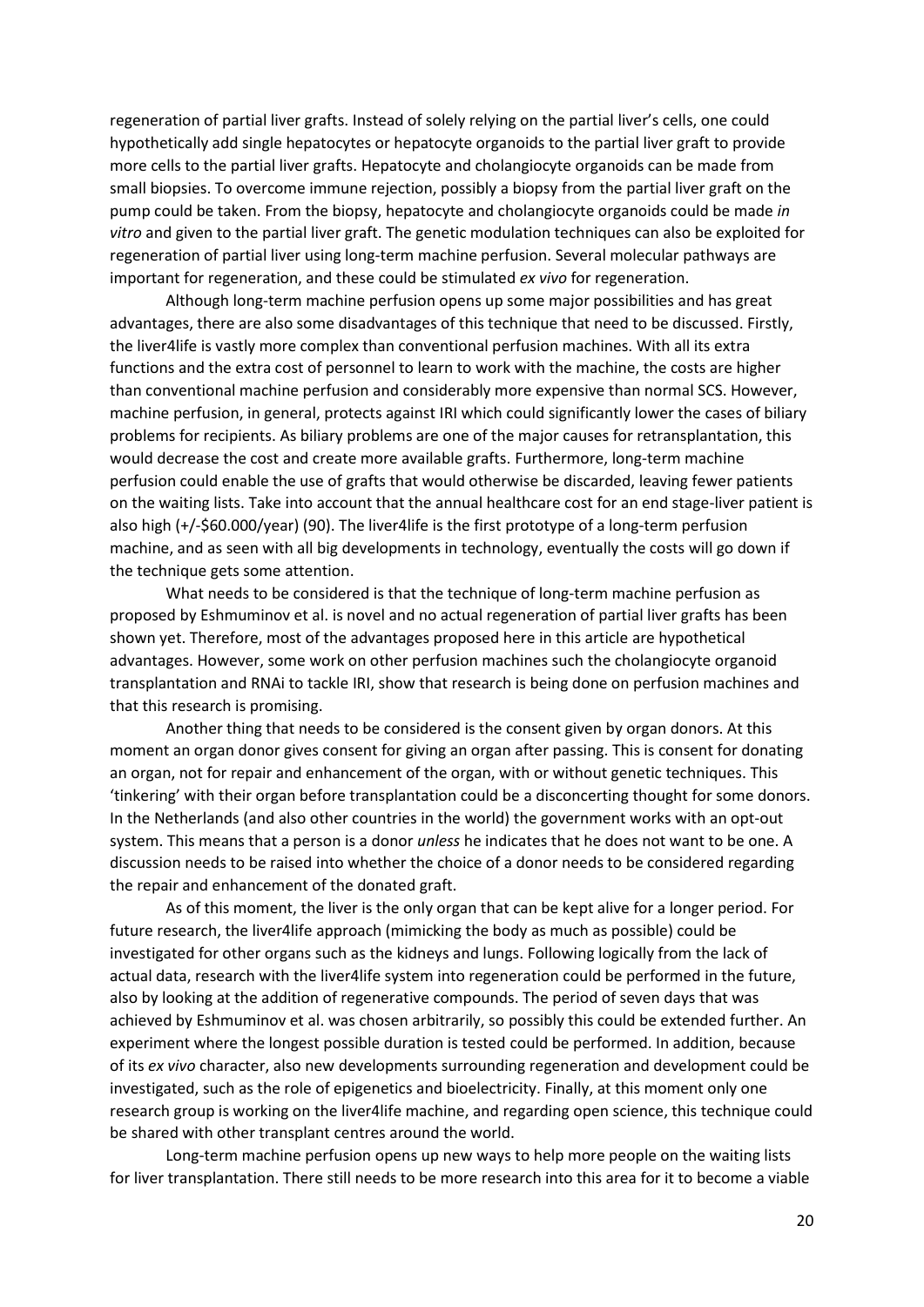clinical solution, but the same was the case with liver transplantation in its infancy. In this developmental phase, it is wise to listen to the words of the founder of clinical liver transplantation, Thomas Starzl: "What was inconceivable yesterday, barely achievable today, often becomes routine tomorrow''.



*Figure 6: Graphical summary. Long-term machine perfusion opens up possibility to combine exciting new techniques with a transplantable graft. Created with BioRender.com*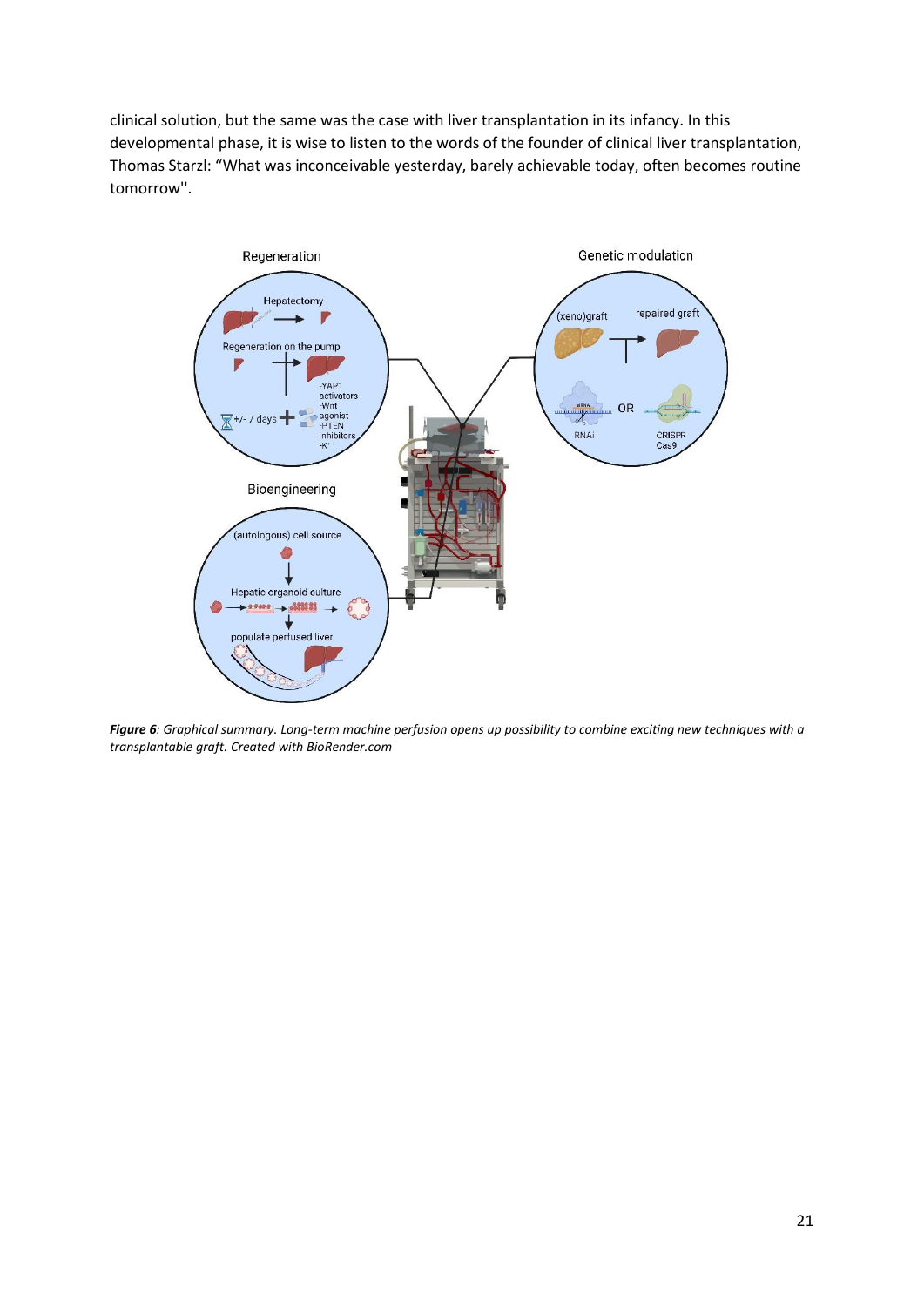## <span id="page-21-0"></span>References

- 1. Asrani SK, Devarbhavi H, Eaton J, Kamath PS. Burden of liver diseases in the world. Journal of Hepatology. 2019 Jan;70(1):151–71.
- 2. Global Health Estimates 2020: Deaths by Cause, Age, Sex, by Country and by Region, 2000- 2019. Geneva: World Health Organization; 2020.
- 3. Starzl TE, Marchioro TL, Porter KA, Brettschneider L. Homotransplantation of the liver. Transplantation. 1967 Jul;5(4):Suppl:790-803.
- 4. Fox AN, Brown RS. Is the Patient a Candidate for Liver Transplantation? Clinics in Liver Disease. 2012 May;16(2):435–48.
- 5. Organ Donation and Transplantation Activities 2019 Report. Global Observatory on Donation and Transplantation (GODT).; 2019.
- 6. Lewis A, Koukoura A, Tsianos G-I, Gargavanis AA, Nielsen AA, Vassiliadis E. Organ donation in the US and Europe: The supply vs demand imbalance. Transplantation Reviews. 2021 Apr;35(2):100585.
- 7. Kim WR, Therneau TM, Benson JT, Kremers WK, Rosen CB, Gores GJ, et al. Deaths on the liver transplant waiting list: An analysis of competing risks. Hepatology. 2006 Feb;43(2):345–51.
- 8. Kwong AJ, Kim WR, Lake JR, Smith JM, Schladt DP, Skeans MA, et al. OPTN/SRTR 2019 Annual Data Report: Liver. American Journal of Transplantation. 2021;21(S2):208–315.
- 9. Ritchie H, Roser M. Obesity. Our World in Data [Internet]. 2017 Aug 11 [cited 2021 Dec 3]; Available from: https://ourworldindata.org/obesity
- 10. Fabbrini E, Sullivan S, Klein S. Obesity and Nonalcoholic Fatty Liver Disease: Biochemical, Metabolic and Clinical Implications. Hepatology. 2010 Feb;51(2):679–89.
- 11. Marcon F, Schlegel A, Bartlett DC, Kalisvaart M, Bishop D, Mergental H, et al. Utilization of Declined Liver Grafts Yields Comparable Transplant Outcomes and Previous Decline Should Not Be a Deterrent to Graft Use. Transplantation. 2018 May;102(5):e211–8.
- 12. van Leeuwen OB, de Vries Y, de Meijer VE, Porte RJ. Hypothermic machine perfusion before viability testing of previously discarded human livers. Nat Commun. 2021 Dec;12(1):1008.
- 13. Eshmuminov D, Becker D, Bautista Borrego L, Hefti M, Schuler MJ, Hagedorn C, et al. An integrated perfusion machine preserves injured human livers for 1 week. Nat Biotechnol. 2020 Feb;38(2):189–98.
- 14. Mueller M, Hefti M, Eshmuminov D, Schuler MJ, Silva RXSD, Petrowsky H, et al. Long-Term Normothermic Machine Preservation of Partial Livers: First Experience With 21 Human Hemi-Livers. Annals of Surgery [Internet]. 2021 Jul 29 [cited 2021 Nov 1];Publish Ahead of Print. Available from: https://journals.lww.com/10.1097/SLA.0000000000005102
- 15. Längin M, Mayr T, Reichart B, Michel S, Buchholz S, Guethoff S, et al. Consistent success in lifesupporting porcine cardiac xenotransplantation. Nature. 2018 Dec;564(7736):430–3.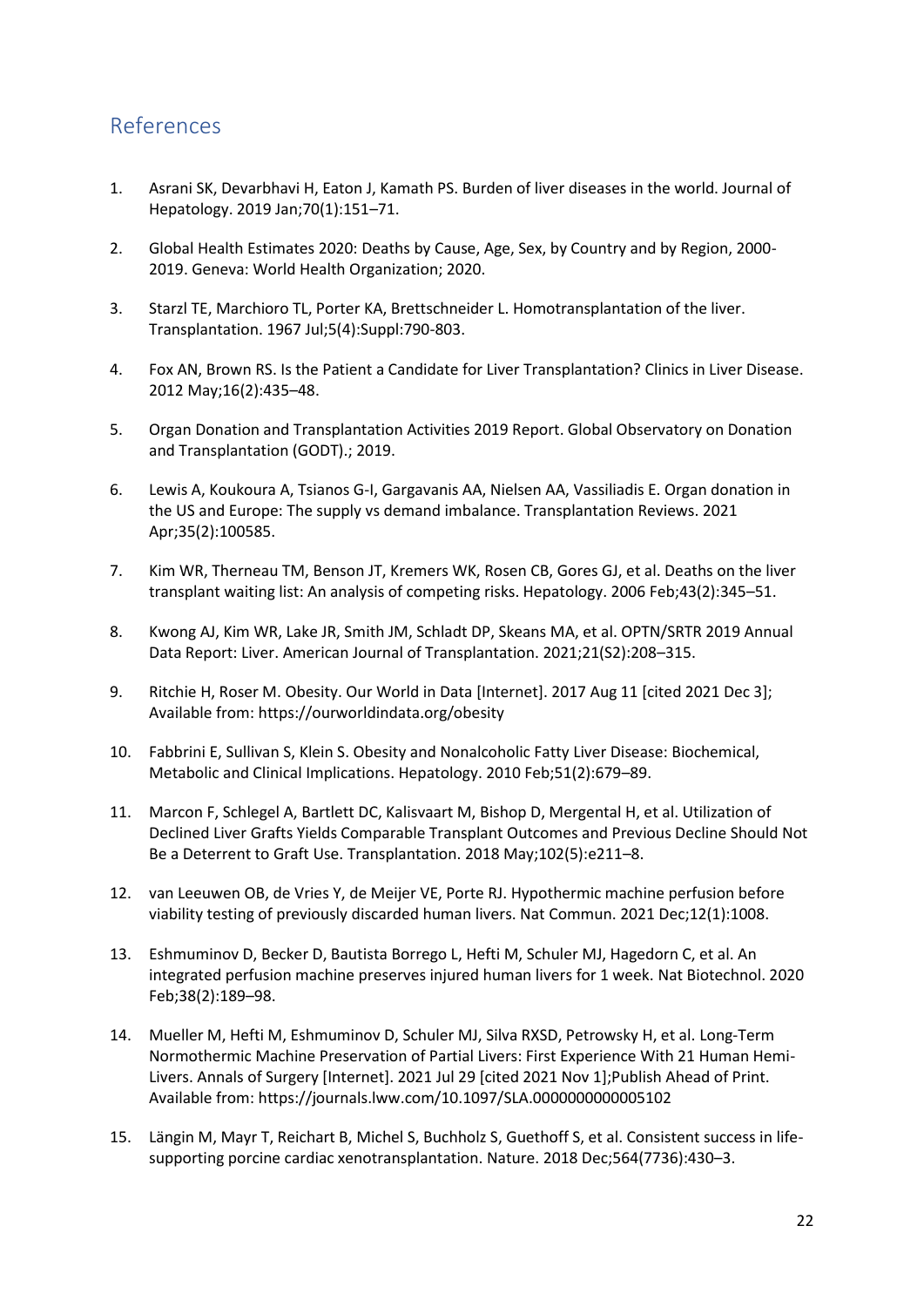- 16. Rabin RC. In a First, Surgeons Attached a Pig Kidney to a Human, and It Worked. The New York Times [Internet]. 2021 Oct 20 [cited 2021 Nov 9]; Available from: https://www.nytimes.com/2021/10/19/health/kidney-transplant-pig-human.html
- 17. Kruitwagen HS, Fieten H, Penning LC. Towards Bioengineered Liver Stem Cell Transplantation Studies in a Preclinical Dog Model for Inherited Copper Toxicosis. Bioengineering. 2019 Sep 25;6(4):88.
- 18. Thijssen MF, Brüggenwirth IMA, Gillooly A, Khvorova A, Kowalik TF, Martins PN. Gene Silencing With siRNA (RNA Interference): A New Therapeutic Option During Ex Vivo Machine Liver Perfusion Preservation. Liver Transpl. 2019 Jan;25(1):140–51.
- 19. de Santibañes E, Clavien P-A. Playing Play-Doh to Prevent Postoperative Liver Failure: The "ALPPS" approach. Annals of Surgery. 2012 Mar;255(3):415–7.
- 20. Yagi S, Hirata M, Miyachi Y, Uemoto S. Liver Regeneration after Hepatectomy and Partial Liver Transplantation. IJMS. 2020 Nov 9;21(21):8414.
- 21. Gramignoli R, Vosough M, Kannisto K, Srinivasan RC, Strom SC. Clinical Hepatocyte Transplantation: Practical Limits and Possible Solutions. Eur Surg Res. 2015;54(3–4):162–77.
- 22. Bizzaro, Russo, Burra. New Perspectives in Liver Transplantation: From Regeneration to Bioengineering. Bioengineering. 2019 Sep 11;6(3):81.
- 23. Peng WC, Kraaier LJ, Kluiver TA. Hepatocyte organoids and cell transplantation: What the future holds. Exp Mol Med. 2021 Oct;53(10):1512–28.
- 24. Sampaziotis F, Muraro D, Tysoe OC, Sawiak S, Beach TE, Godfrey EM, et al. Cholangiocyte organoids can repair bile ducts after transplantation in the human liver. Science. 2021 Feb 19;371(6531):839–46.
- 25. Verstegen MMA, Willemse J, van den Hoek S, Kremers G-J, Luider TM, van Huizen NA, et al. Decellularization of Whole Human Liver Grafts Using Controlled Perfusion for Transplantable Organ Bioscaffolds. Stem Cells and Development. 2017 Sep 15;26(18):1304–15.
- 26. Karangwa S, Panayotova G, Dutkowski P, Porte RJ, Guarrera JV, Schlegel A. Hypothermic machine perfusion in liver transplantation. International Journal of Surgery. 2020 Oct;82:44–51.
- 27. Eurotransplant Manual Eurotransplant [Internet]. [cited 2021 Nov 21]. Available from: https://www.eurotransplant.org/patients/eurotransplant-manual/
- 28. Boteon Y, Flores Carvalho MA, Panconesi R, Muiesan P, Schlegel A. Preventing Tumour Recurrence after Liver Transplantation: The Role of Machine Perfusion. IJMS. 2020 Aug 12;21(16):5791.
- 29. Seidita A, Longo R, Di Francesco F, Tropea A, Calamia S, Panarello G, et al. The use of normothermic machine perfusion to rescue liver allografts from expanded criteria donors. Updates Surg [Internet]. 2021 Sep 20 [cited 2021 Nov 9]; Available from: https://link.springer.com/10.1007/s13304-021-01169-2
- 30. Chouchani ET, Pell VR, James AM, Work LM, Saeb-Parsy K, Frezza C, et al. A Unifying Mechanism for Mitochondrial Superoxide Production during Ischemia-Reperfusion Injury. Cell Metabolism. 2016 Feb;23(2):254–63.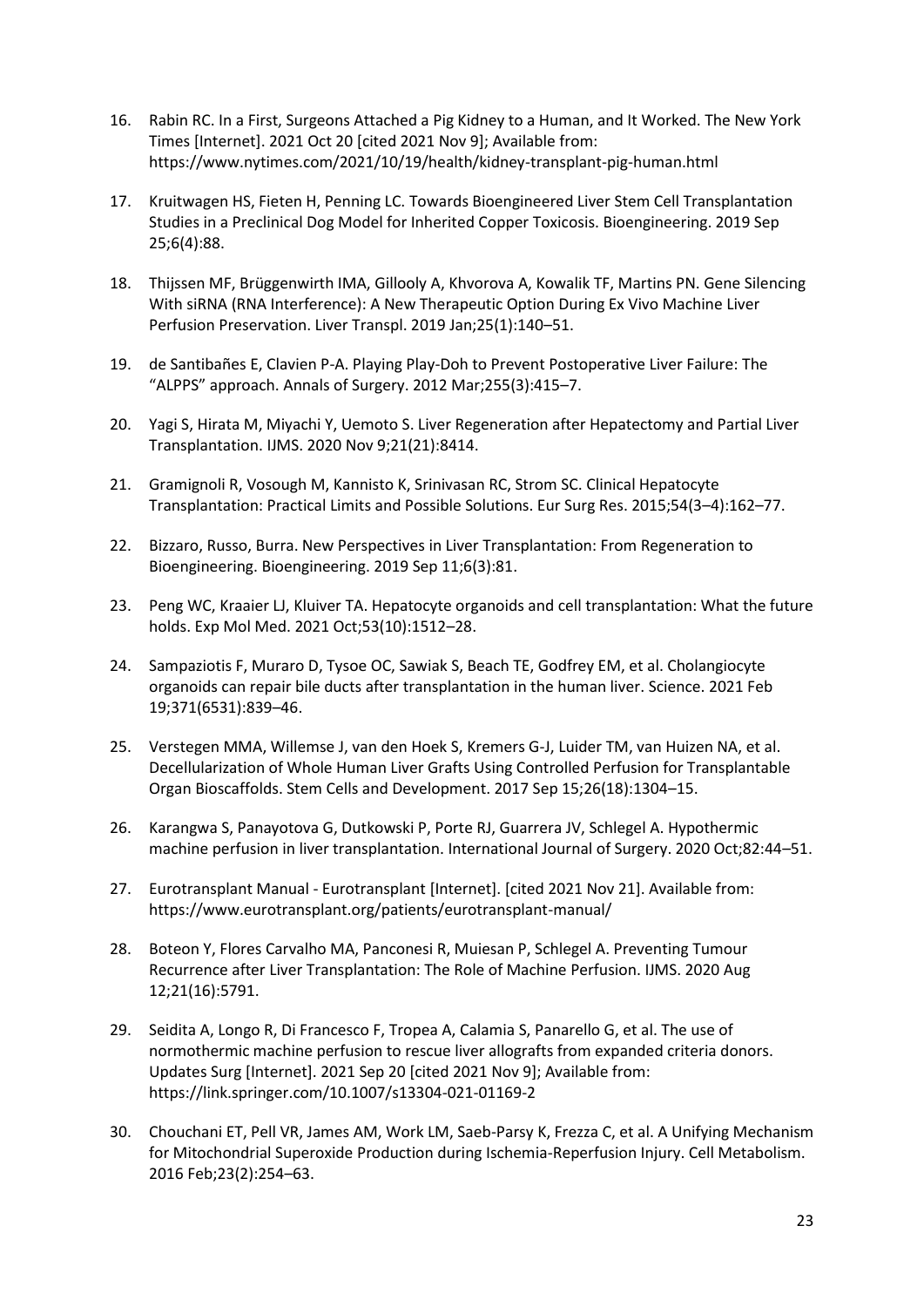- 31. Kochhar G, Parungao JM, Hanouneh IA, Parsi MA. Biliary complications following liver transplantation. World J Gastroenterol. 2013 May 21;19(19):2841–6.
- 32. Schlegel A, Graf R, Clavien P-A, Dutkowski P. Hypothermic oxygenated perfusion (HOPE) protects from biliary injury in a rodent model of DCD liver transplantation. Journal of Hepatology. 2013 Nov;59(5):984–91.
- 33. Muller X, Mohkam K, Mueller M, Schlegel A, Dondero F, Sepulveda A, et al. Hypothermic Oxygenated Perfusion Versus Normothermic Regional Perfusion in Liver Transplantation From Controlled Donation After Circulatory Death: First International Comparative Study. Annals of Surgery. 2020 Nov;272(5):751–8.
- 34. Ravaioli M, De Pace V, Angeletti A, Comai G, Vasuri F, Baldassarre M, et al. Hypothermic Oxygenated New Machine Perfusion System in Liver and Kidney Transplantation of Extended Criteria Donors:First Italian Clinical Trial. Sci Rep. 2020 Dec;10(1):6063.
- 35. Muller X, Schlegel A, Kron P, Eshmuminov D, Würdinger M, Meierhofer D, et al. Novel Real-time Prediction of Liver Graft Function During Hypothermic Oxygenated Machine Perfusion Before Liver Transplantation. Annals of Surgery. 2019 Nov;270(5):783–90.
- 36. de Vries RJ, Tessier SN, Banik PD, Nagpal S, Cronin SEJ, Ozer S, et al. Supercooling extends preservation time of human livers. Nat Biotechnol. 2019 Oct;37(10):1131–6.
- 37. Boyer JL, Soroka CJ. Bile formation and secretion: An update. Journal of Hepatology. 2021 Jul;75(1):190–201.
- 38. Jinek M, Chylinski K, Fonfara I, Hauer M, Doudna JA, Charpentier E. A Programmable Dual-RNA– Guided DNA Endonuclease in Adaptive Bacterial Immunity. Science. 2012 Aug 17;337(6096):816–21.
- 39. Fire A, Xu S, Montgomery MK, Kostas SA, Driver SE, Mello CC. Potent and specific genetic interference by double-stranded RNA in. 1998;391:6.
- 40. Thijssen MF, Moore CG, Xiaofei E, Wang X, Mandrekar P, Bozorgzadeh A, et al. Silencing p53 Pathway of Apoptosis Alleviates Ischemia-Reperfusion Injury (IRI) in the Liver. Journal of the American College of Surgeons. 2017 Oct;225(4):e167.
- 41. Li X, Zhang JF, Lu MQ, Yang Y, Xu C, Li H, et al. Alleviation of ischemia-reperfusion injury in rat liver transplantation by induction of small interference RNA targeting Fas. Langenbecks Arch Surg. 2007 May;392(3):345–51.
- 42. Gillooly AR, Perry J, Martins PN. First Report of siRNA Uptake (for RNA Interference) During Ex Vivo Hypothermic and Normothermic Liver Machine Perfusion. Transplantation. 2019 Mar;103(3):e56–7.
- 43. Figueiredo C, Carvalho Oliveira M, Chen-Wacker C, Jansson K, Höffler K, Yuzefovych Y, et al. Immunoengineering of the Vascular Endothelium to Silence MHC Expression During Normothermic Ex Vivo Lung Perfusion. Human Gene Therapy. 2019 Apr 1;30(4):485–96.
- 44. Yuzefovych Y, Valdivia E, Rong S, Hack F, Rother T, Schmitz J, et al. Genetic Engineering of the Kidney to Permanently Silence MHC Transcripts During ex vivo Organ Perfusion. Frontiers in Immunology. 2020;11:265.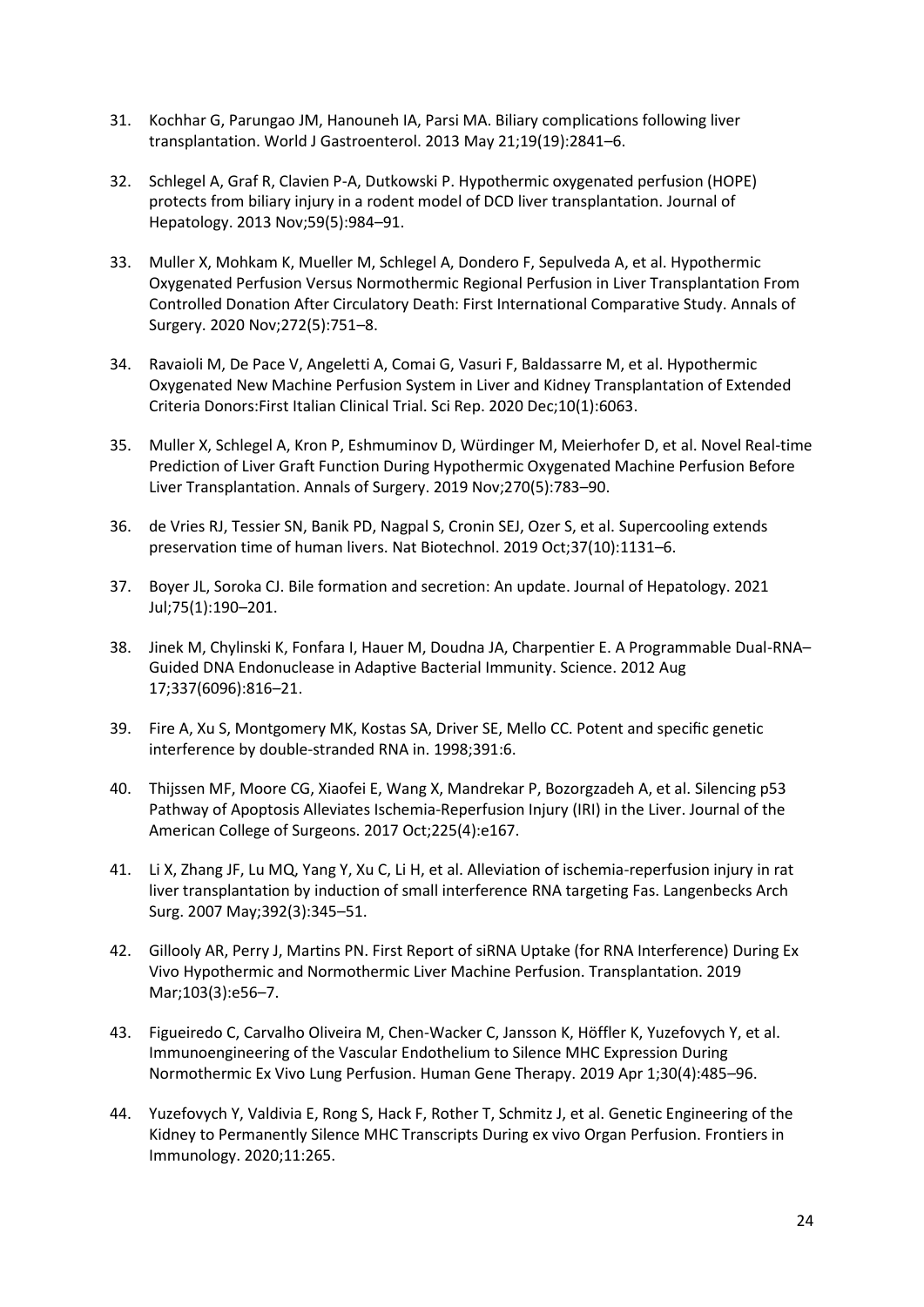- 45. Baker DJ, Wijshake T, Tchkonia T, LeBrasseur NK, Childs BG, van de Sluis B, et al. Clearance of p16Ink4a-positive senescent cells delays ageing-associated disorders. Nature. 2011 Nov;479(7372):232–6.
- 46. Ogrodnik M, Miwa S, Tchkonia T, Tiniakos D, Wilson CL, Lahat A, et al. Cellular senescence drives age-dependent hepatic steatosis. Nat Commun. 2017 Aug;8(1):15691.
- 47. Sun X, Thorne RF, Zhang XD, He M, Li J, Feng S, et al. LncRNA GUARDIN suppresses cellular senescence through a LRP130-PGC1a-FOXO4-p21-dependent signaling axis. EMBO Rep [Internet]. 2020 Apr 3 [cited 2021 Nov 19];21(4). Available from: https://onlinelibrary.wiley.com/doi/10.15252/embr.201948796
- 48. Weiss RA. Xenografts and Retroviruses. Science. 1999 Aug 20;285(5431):1221–2.
- 49. Bartosch B, Stefanidis D, Myers R, Weiss R, Patience C, Takeuchi Y. Evidence and Consequence of Porcine Endogenous Retrovirus Recombination. Journal of Virology. 2004 Dec 15;78(24):13880–90.
- 50. Dhama K, Patel SK, Sharun K, Pathak M, Tiwari R, Yatoo MI, et al. SARS-CoV-2 jumping the species barrier: Zoonotic lessons from SARS, MERS and recent advances to combat this pandemic virus. Travel Med Infect Dis. 2020;37:101830.
- 51. Yue Y, Xu W, Kan Y, Zhao H-Y, Zhou Y, Song X, et al. Extensive germline genome engineering in pigs. Nat Biomed Eng. 2021 Feb;5(2):134–43.
- 52. Zhao Z, Lin C-Y, Cheng K. siRNA- and miRNA-based therapeutics for liver fibrosis. Translational Research. 2019 Dec;214:17–29.
- 53. de Graeff N, Jongsma KR, Johnston J, Hartley S, Bredenoord AL. The ethics of genome editing in non-human animals: a systematic review of reasons reported in the academic literature. Philosophical Transactions of the Royal Society B: Biological Sciences. 2019 May 13;374(1772):20180106.
- 54. Zakim D, Boyer TD. Hepatology: a textbook of liver disease. Vol. 4. Saunders; 2002.
- 55. Michalopoulos GK. Liver Regeneration. J Cell Physiol. 2007 Nov;213(2):286–300.
- 56. Zhang Y, Bai X-F, Huang C-X. Hepatic stem cells: Existence and origin. World Journal of Gastroenterology. 2003 Feb 15;9(2):201–4.
- 57. Yanger K, Stanger BZ. Facultative Stem Cells in Liver and Pancreas: Fact and Fancy. Dev Dyn. 2011 Mar;240(3):521–9.
- 58. Schnitzbauer AA, Lang SA, Goessmann H, Nadalin S, Baumgart J, Farkas SA, et al. Right Portal Vein Ligation Combined With In Situ Splitting Induces Rapid Left Lateral Liver Lobe Hypertrophy Enabling 2-Staged Extended Right Hepatic Resection in Small-for-Size Settings. Annals of Surgery. 2012 Mar;255(3):405–14.
- 59. Heaton N, Srinivasan P, Prachalias A, Rela M. Overcoming the limitations of living donor and split liver transplantation: A proposal for adult recipients (the best of the east in the west). Liver Transpl. 2008 Jul;14(7):932–4.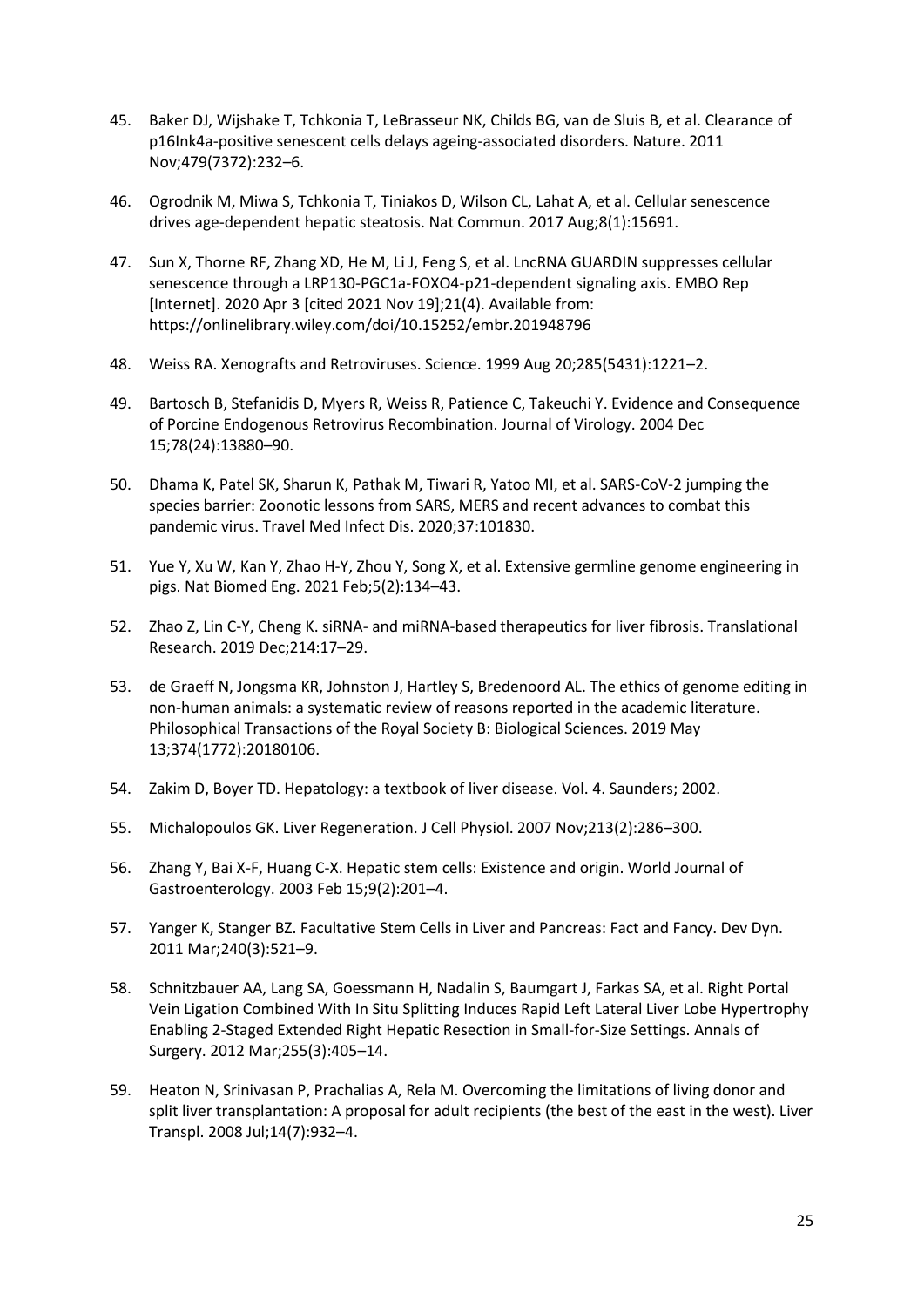- 60. Emre S, Umman V. Split Liver Transplantation: An Overview. Transplantation Proceedings. 2011 Apr;43(3):884–7.
- 61. Tschuor C, Kachaylo E, Ungethüm U, Song Z, Lehmann K, Sánchez‐Velázquez P, et al. Yes‐ associated protein promotes early hepatocyte cell cycle progression in regenerating liver after tissue loss. FASEB Bioadv. 2018 Nov 27;1(1):51–61.
- 62. Maruyama J, Inami K, Michishita F, Jiang X, Iwasa H, Nakagawa K, et al. Novel YAP1 Activator, Identified by Transcription-Based Functional Screen, Limits Multiple Myeloma Growth. Mol Cancer Res. 2018 Feb;16(2):197–211.
- 63. Janda CY, Dang LT, You C, Chang J, de Lau W, Zhong ZA, et al. Surrogate Wnt agonists that phenocopy canonical Wnt/β-catenin signaling. Nature. 2017 May 11;545(7653):234–7.
- 64. Tran FH, Zheng JJ. Modulating the wnt signaling pathway with small molecules. Protein Sci. 2017 Apr;26(4):650–61.
- 65. Kachaylo E, Tschuor C, Calo N, Borgeaud N, Ungethüm U, Limani P, et al. PTEN Down-Regulation Promotes β-Oxidation to Fuel Hypertrophic Liver Growth After Hepatectomy in Mice. Hepatology. 2017;66(3):908–21.
- 66. Schmid AC, Byrne RD, Vilar R, Woscholski R. Bisperoxovanadium compounds are potent PTEN inhibitors. FEBS Letters. 2004;566(1–3):35–8.
- 67. Dal Ponte C, Alchera E, Follenzi A, Imarisio C, Prat M, Albano E, et al. Pharmacological postconditioning protects against hepatic ischemia/reperfusion injury. Liver Transplantation. 2011;17(4):474–82.
- 68. McLaughlin KA, Levin M. Bioelectric signaling in regeneration: Mechanisms of ionic controls of growth and form. Developmental Biology. 2018 Jan 15;433(2):177–89.
- 69. Binggeli R, Weinstein RC. Membrane potentials and sodium channels: hypotheses for growth regulation and cancer formation based on changes in sodium channels and gap junctions. J Theor Biol. 1986 Dec 21;123(4):377–401.
- 70. Graf J, Petersen OH. Cell membrane potential and resistance in liver. J Physiol. 1978 Nov;284:105–26.
- 71. Meyer DJ, Yancey SB, Revel JP. Intercellular communication in normal and regenerating rat liver: a quantitative analysis. Journal of Cell Biology. 1981 Nov 1;91(2):505–23.
- 72. Sundelacruz S, Moody AT, Levin M, Kaplan DL. Membrane Potential Depolarization Alters Calcium Flux and Phosphate Signaling During Osteogenic Differentiation of Human Mesenchymal Stem Cells. Bioelectricity. 2019 Mar;1(1):56–66.
- 73. Willemse J, Lieshout R, van der Laan LJW, Verstegen MMA. From organoids to organs: Bioengineering liver grafts from hepatic stem cells and matrix. Best Practice & Research Clinical Gastroenterology. 2017 Apr;31(2):151–9.
- 74. Wang L-J, Chen YM, George D, Smets F, Sokal EM, Bremer EG, et al. Engraftment assessment in human and mouse liver tissue after sex-mismatched liver cell transplantation by real-time quantitative PCR for Y chromosome sequences. Liver Transplantation. 2002;8(9):822–8.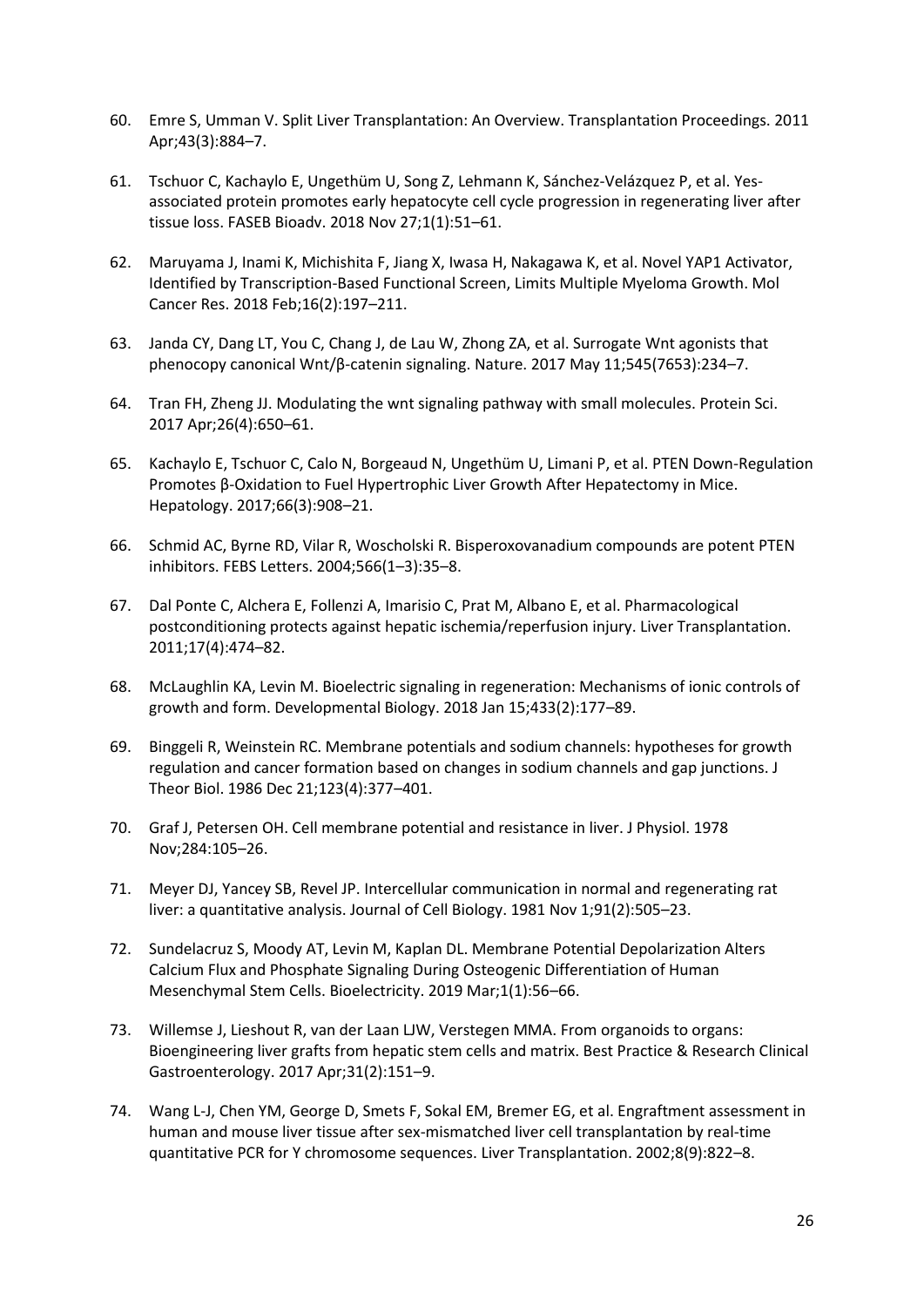- 75. Malhi H, Guicciardi ME, Gores GJ. Hepatocyte Death: A Clear and Present Danger. Physiological Reviews. 2010 Jul 1;90(3):1165–94.
- 76. Zhou X, Cui L, Zhou X, Yang Q, Wang L, Guo G, et al. Induction of hepatocyte‐like cells from human umbilical cord‐derived mesenchymal stem cells by defined microRNAs. J Cell Mol Med. 2017 May;21(5):881–93.
- 77. Si-Tayeb K, Noto FK, Nagaoka M, Li J, Battle MA, Duris C, et al. Highly Efficient Generation of Human Hepatocyte–like Cells from Induced Pluripotent Stem Cells. Hepatology. 2010 Jan;51(1):297–305.
- 78. Masaki H, Ishikawa T, Takahashi S, Okumura M, Sakai N, Haga M, et al. Heterogeneity of pluripotent marker gene expression in colonies generated in human iPS cell induction culture. Stem Cell Research. 2008 Jun 1;1(2):105–15.
- 79. de Souza N. Organoids. Nat Methods. 2018 Jan;15(1):23–23.
- 80. Hu H, Gehart H, Artegiani B, LÖpez-Iglesias C, Dekkers F, Basak O, et al. Long-Term Expansion of Functional Mouse and Human Hepatocytes as 3D Organoids. Cell. 2018 Nov;175(6):1591- 1606.e19.
- 81. Peng WC, Logan CY, Fish M, Anbarchian T, Aguisanda F, Álvarez-Varela A, et al. Inflammatory Cytokine TNFα Promotes the Long-Term Expansion of Primary Hepatocytes in 3D Culture. Cell. 2018 Nov;175(6):1607-1619.e15.
- 82. Huch M, Gehart H, van Boxtel R, Hamer K, Blokzijl F, Verstegen MMA, et al. Long-Term Culture of Genome-Stable Bipotent Stem Cells from Adult Human Liver. Cell. 2015 Jan;160(1–2):299– 312.
- 83. Badylak SF, Taylor D, Uygun K. Whole-Organ Tissue Engineering: Decellularization and Recellularization of Three-Dimensional Matrix Scaffolds. Annu Rev Biomed Eng. 2011 Aug 15;13(1):27–53.
- 84. Uygun BE, Soto-Gutierrez A, Yagi H, Izamis M-L, Guzzardi MA, Shulman C, et al. Organ reengineering through development of a transplantable recellularized liver graft using decellularized liver matrix. Nat Med. 2010 Jul;16(7):814–20.
- 85. Ye S, Boeter JWB, Penning LC, Spee B, Schneeberger K. Hydrogels for Liver Tissue Engineering. Bioengineering. 2019 Jul 5;6(3):59.
- 86. Lee JS, Shin J, Park H-M, Kim Y-G, Kim B-G, Oh J-W, et al. Liver Extracellular Matrix Providing Dual Functions of Two-Dimensional Substrate Coating and Three-Dimensional Injectable Hydrogel Platform for Liver Tissue Engineering. Biomacromolecules. 2014 Jan 13;15(1):206–18.
- 87. Kryou C, Leva V, Chatzipetrou M, Zergioti I. Bioprinting for Liver Transplantation. Bioengineering. 2019 Oct 10;6(4):95.
- 88. Janani G, Mandal BB. Mimicking Physiologically Relevant Hepatocyte Zonation Using Immunomodulatory Silk Liver Extracellular Matrix Scaffolds toward a Bioartificial Liver Platform. ACS Appl Mater Interfaces. 2021 Jun 2;13(21):24401–21.
- 89. Andria B, Bracco A, Cirino G, Chamuleau RAFM. Liver Cell Culture Devices. Cell Med. 2010 Jul 1;1(1):55–70.